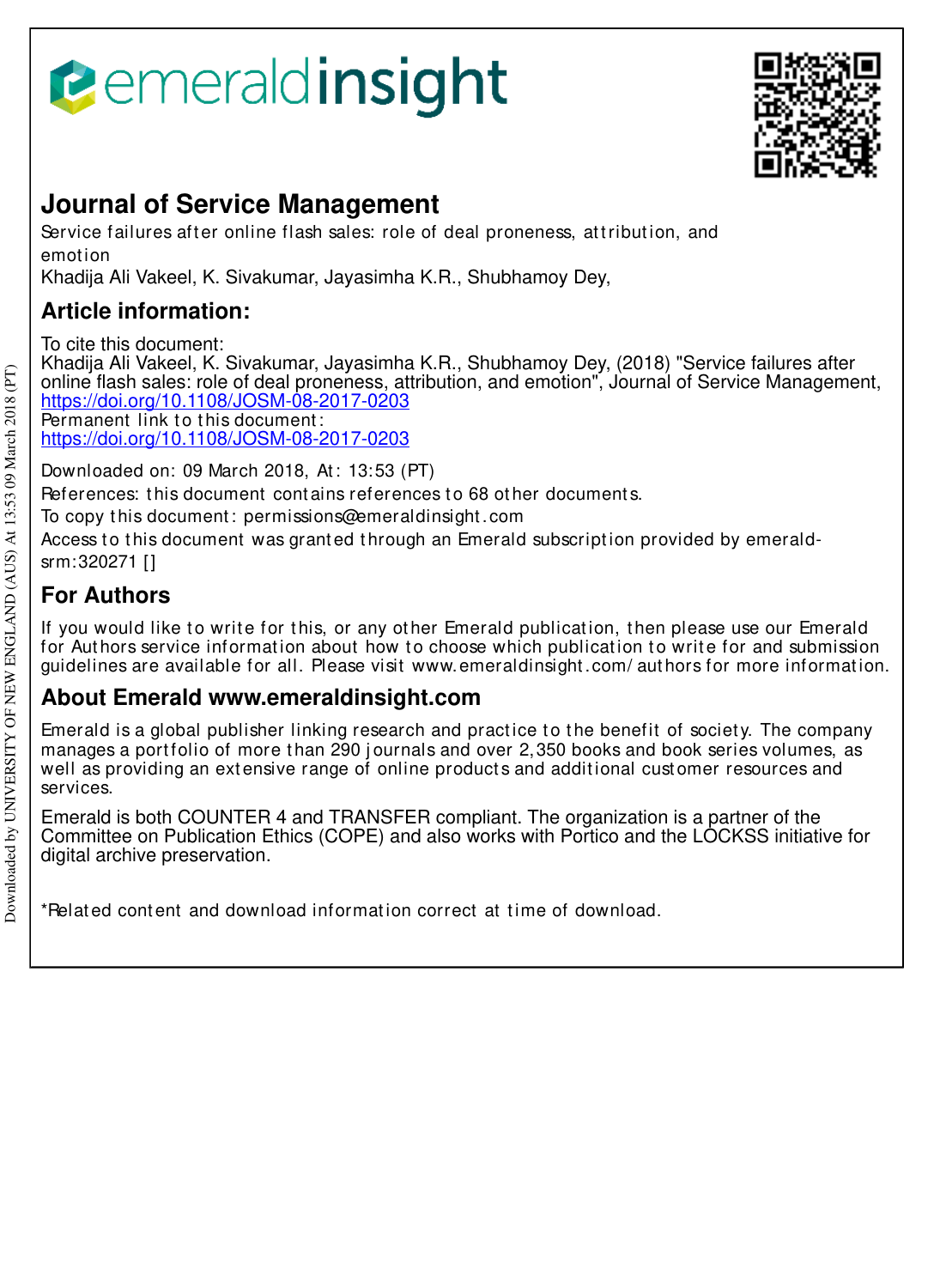## Service failures after online flash sales: role of deal proneness, attribution, and emotion

Khadija Ali Vakeel *Northwestern University, Evanston, Illinois, USA* K. Sivakumar *Lehigh University, Bethlehem, Pennsylvania, USA, and* Jayasimha K.R. and Shubhamoy Dey *Indian Institute of Management Indore, Indore, India*

Abstract

Purpose – The purpose of this paper is to focus on failures in online flash sales (OFS) and to explore why consumers participate in an OFS even after experiencing service failure. It also examines the role of deal proneness, attribution, and emotions.

Design/methodology/approach – Using a mixed method approach to gain insights into this relatively unexplored phenomenon of OFS, this research uses netnography followed by a survey study.

Findings – The findings show that deal-prone customers tend to ignore service failures during OFS and re-participate in the future. In the context of OFS, failures attributed to internal locus of attribution (LOA) also have a negative effect on re-participation compared with failures attributed to external LOA. Furthermore, there is a three-way interaction among deal proneness, LOA, and past emotions. The results show that negative past emotions further exacerbate the impact of attribution on the link between deal proneness and re-participation. Originality/value – In contrast with prior research, the paper shows that consumers participate even after service failure. The proposed difference is between customers who experience different LOA and past emotions offers insights into their behavior after service failure in a new context of an online/electronic commerce event – flash sales. This paper specifically explores the role of internal LOA and finds that it has a more negative impact than external LOA on re-participation.

Keywords Service failure, Online flash sales, Deal proneness, Internal locus of attribution,

External locus of attribution, Emotions

Paper type Research paper

Online flash sale (OFS) is a recent phenomenon in which electronic retailers (e-tailers) sell products online at a discount during a short time window (Grewal *et al.*, 2012), such as cyber Mondays by Amazon.com, Gilt Groupe, and Rue La La. In 2016, cyber Monday in the USA had record sales of \$3.45 billion, and China's singles day reaped total sales of \$17.8 billion (Kaplan, 2016). Along with discounts on these OFS days, customers expect minimum service levels; however, Macy's, Target's, and PayPal's websites all crashed on the largest sales day of the year in the USA (Gustafson, 2015). According to Dynatrace, 75 percent of consumers would abandon sites or apps if they have bugs or crash, and 50 percent would shop on other sites (Gustafson, 2015). This disconfirmation between desired and actual service leaves many customers angry.

Service failures result in customer abandonment of online transactions, thus directly affecting service providers' profit margins (Tan *et al.*, 2016). When service fails at the pre-purchase stage, due to server errors or stockouts, e-tailers can face widespread negative

Service failures after OFS

> Received 15 August 2017 Revised 8 December 2017 Accepted 24 January 2018

The authors would like to thank Editor and two anonymous reviewers for their insightful comments and helpful suggestions on previous versions of this article. In addition, the authors would like to thank participants of Academy of Management 2016, Israr Qureshi, Manoj Motiani, Patturaja Selvaraj, Aditya Billore, Payal Anand and Rihana Shaikh for their comments and suggestions on earlier drafts of this paper.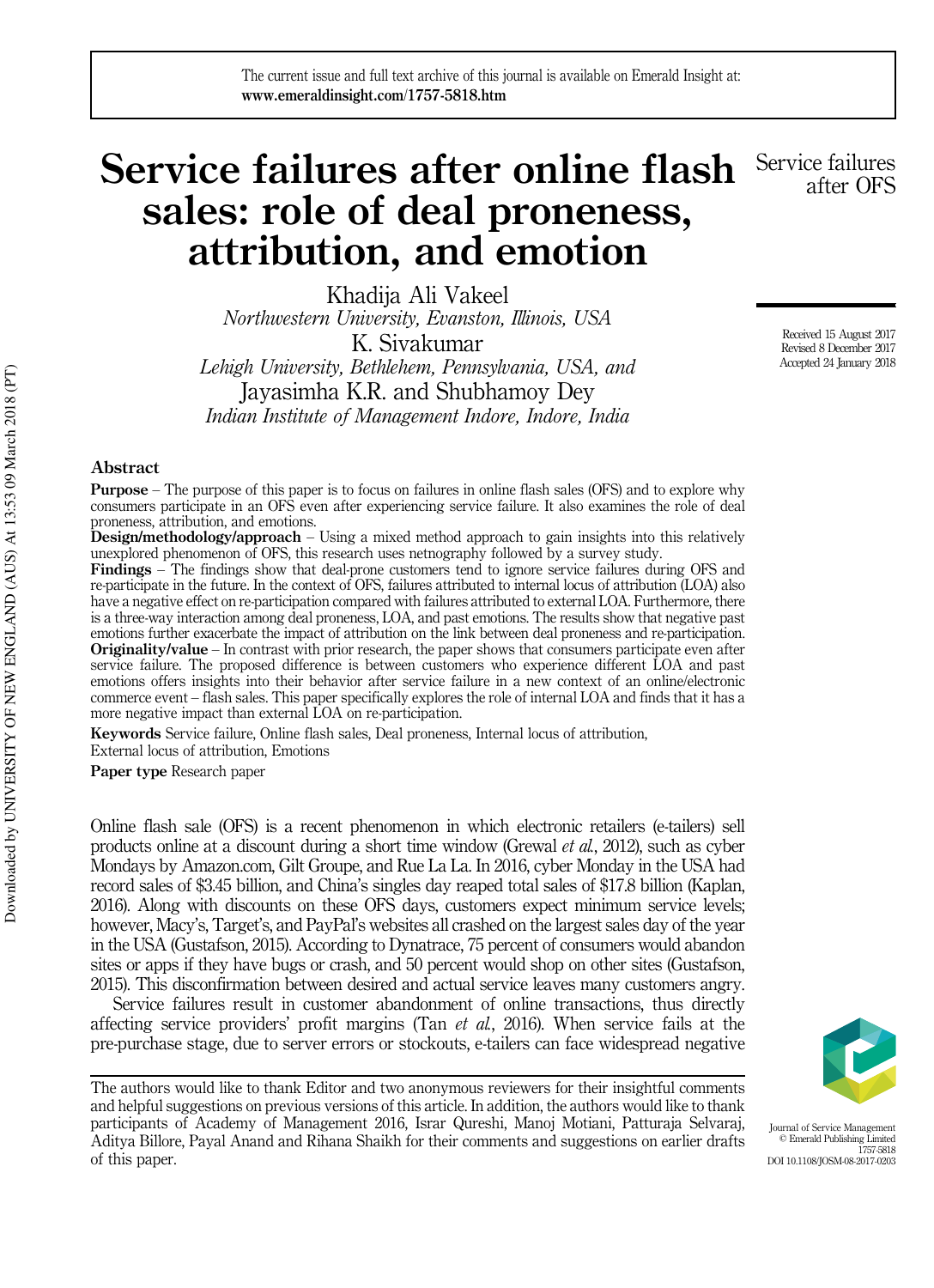word-of-mouth (WOM). Service failures during OFS differ from regular failures in that service recovery cannot be salvaged because of high demand and limited time available (Smith *et al.*, 1999). Surprisingly, despite repeated failures, customers continue to participate in OFS.

This re-participation in OFS is due to the perceived monetary benefit that customers derive from their "deal proneness" (Lichtenstein *et al.*, 1995). With an increase in events of service failures due to OFS, who the customer blames has also become an important issue for firms to understand repurchase (Albrecht *et al.*, 2017). Locus of attribution (LOA) is customers' causal assignment of success or failure of an event to internal (e.g. self) or external (e.g. company, third-party services) factors (Weiner, 1985). Researchers have tended to pay more attention to stability and controllability dimensions of attribution theory than to LOA in service failure (e.g. Van Vaerenbergh *et al.*, 2014). In response, Tan *et al.* (2016) have called for research in the area of online service failures and subsequent attributions by consumers, and the current research responds to their call. In addition, positive and negative emotions experienced during previous service encounters are affected by attributions and play an important role in OFS (Bagozzi *et al.*, 1999; Tracy and Robins, 2004). In the context of OFS, the goals of this paper are to investigate the role of deal proneness, which induces customers to participate again in OFS despite past service failures, and to examine the contrasting roles of internal and external LOA and positive and negative past emotion.

This paper explores the following three issues: first, it aims to understand deal-prone consumers' re-participation intention after an online service failure. Second, to date, scant research has formally investigated the differential roles of internal and external LOA, leaving the question of the relative importance of different dimensions of LOA unanswered (Heidenreich *et al.*, 2014). Third, the role of emotions in service encounters has gained attention in the literature, but how positive and negative emotions interact with internal and external attributions to affect customers' repatronage behavior after service failure remains largely unexplored (Hennig-Thurau *et al.*, 2006).

This study makes three contributions to service theory and literature. First, in contrast with service failure literature, the study shows that deal-prone customers tend to ignore the absence of any recovery and re-participate in OFS. Second, in the context of OFS service failures, the study shows that internal LOA has a more negative impact on re-participation intention than external LOA. Third, taking a holistic perspective of this novel phenomenon of OFS, the study finds that negative past emotions further weaken the effects of deal proneness and internal attributions on re-participation.

Next, this paper presents the conceptual framework and details the hypotheses development. A multi-method study using netnography and survey research is then undertaken, followed by a description of the data, methodology, and results. Finally, after a discussion of the theoretical and managerial implications of this work, the paper concludes with limitations and future research directions.

### Conceptual framework and hypotheses development

### *Background*

Previous research has explored many forms of deals and discounts in which consumers purchase products at a higher perceived value than the stated price (Webster, 1965). Examples include end-of-aisle sales, high/low strategy, everyday low prices, buy-one-get-one, and coupon discounts (Lichtenstein *et al.*, 1995). Price promotion strategies can lead to anxiety about price variation, enjoyment of bargain hunting, deal planning, and effort minimization among customers (Pechtl, 2004). OFS is another pricing strategy to attract customers, in which e-tailers offer deep discounts for a limited time. The price discount for a short span of time evokes anxiety, but in contrast with the previously mentioned forms, OFS occur online instead of in the store, giving customers many options from which to choose. For these customers, a deal is "an end in itself as well as a means to an end" (Lichtenstein *et al.*, 1990, p. 56). This tendency,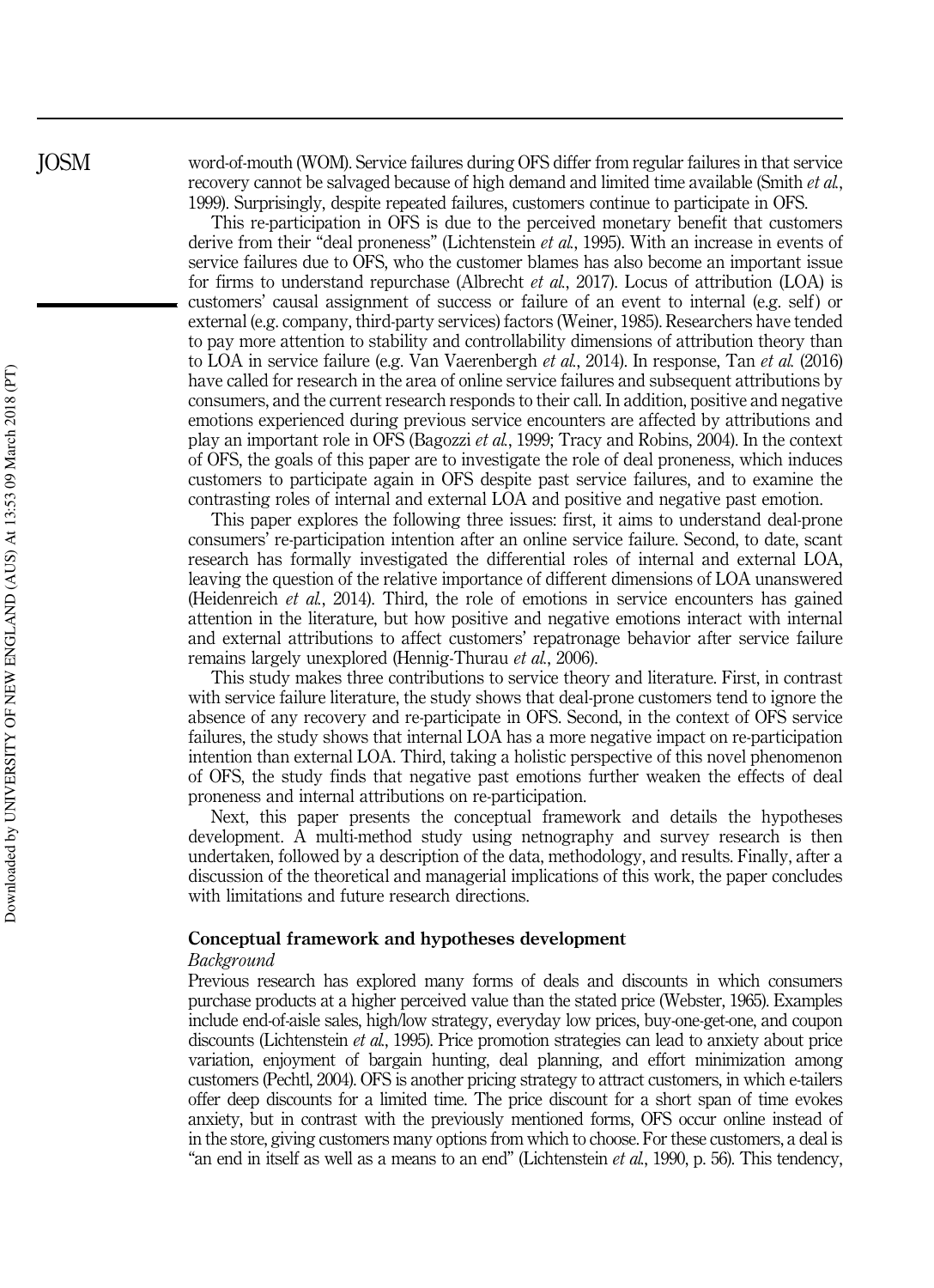referred to as deal proneness, is a domain-specific construct that reflects consumers' increased Service failures propensity to buy products or services in deal form (Lichtenstein *et al.*, 1990). after OFS

Service failure is the inability of the service provider to meet a customer's expectations (Hoffman *et al.*, 2016). Service failures comprise two types: process failure and product failure (Smith *et al.*, 1999). In process failure, some aspect in service delivery is flawed – for example, when technical issues arise while buying products online (Sivakumar *et al.*, 2014). Conversely, failure to provide core services (e.g. broken screen when purchasing a mobile phone online) is an outcome failure (Forbes *et al.*, 2005). Smith *et al.* (1999) showed that process failures have a greater impact on dissatisfaction than product failures. Thus, this study concentrates on the effects of process failures only. Companies are devising new business models to increase their customer base and, thus, profits. One such model that has had a wide impact but has also sparked customer dissatisfaction is OFS. Because of an unanticipated demand-supply gap, occurrences of service failure, including server errors, payment channel errors, and stockouts, are common during OFS.

Attribution theory (Heider, 1958; Kelley, 1973; Rotter, 1966; Weiner, 1985) elaborates the three dimensions of attribution: stability, controllability, and causality. Although research has examined stability and controllability in the area of service failure, causality remains unexplored mainly because of a limited ability to measure blame internal to the customer (Tan *et al.*, 2016; Van Vaerenbergh *et al.*, 2014). Services marketing has used the LOA and causality dimensions of attribution theory interchangeably to denote customers' desire to receive an explanation for service failure (e.g. Dabholkar and Spaid, 2012; Dong *et al.*, 2016; Goles *et al.*, 2009; Harris *et al.*, 2006; Iglesias, 2009; Van Vaerenbergh *et al.*, 2014); thus, this study uses LOA, given its focus on the underlying theory of attribution. Blaming the self is classified as internal LOA, while external LOA is failure attributed to the firm or a third-party[1]. Table I summarizes select literature on LOA in service failure.

Emotions are mental states triggered by specific events (McColl-Kennedy and Smith, 2006; Van Vaerenbergh *et al.*, 2014). Service failures cause negative emotions (e.g. frustration, anger) as customers perceive the company as having broken the moral code. Wary of similar psychological and financial losses in the future, customers often abandon online transactions. Conversely, positive emotions lead to a continuation of purchase. Bagozzi *et al.* (1999) call for research to explore the role of emotion in information processing related to purchase decision making. Continuing the dialogue, Smith and Bolton (2002) show that emotion has a significant role in information processing, specifically after service failure. Furthermore, as emotions have an effect beyond satisfaction, they should be measured separately (Zeelenberg and Pieters, 2004). In a valence-based measurement, Zeelenberg and Pieters (2004) use an aggregation of positive and negative emotional states to capture accurate responses. In their meta-analysis, Van Vaerenbergh *et al.* (2014) explore the role of emotions in the setting of attributions after service failure but limit their scope to only stability and controllability dimensions.

Thus, this study integrates the literature related to the three research streams of service failure, attributions, and past emotions in the new context of OFS (Figure 1). Building on the literature and the theoretical framework in the three areas, the following sub-sections explain the hypotheses development on deal proneness, internal and external attributions, and past emotions.

### *Main effect of deal proneness*

This study introduces, the concept of flash sale proneness as another category of deal proneness (similar to coupon and rebate proneness) in which customers show a propensity to buy products in deal form from the OFS. A deal-prone consumer might show high levels of enjoyment while planning the purchase, coupled with high anxiety about price variability. This behavior tends to maximize his or her benefits during the shopping experience (Pechtl, 2004) and is consistent with previous empirical studies that report that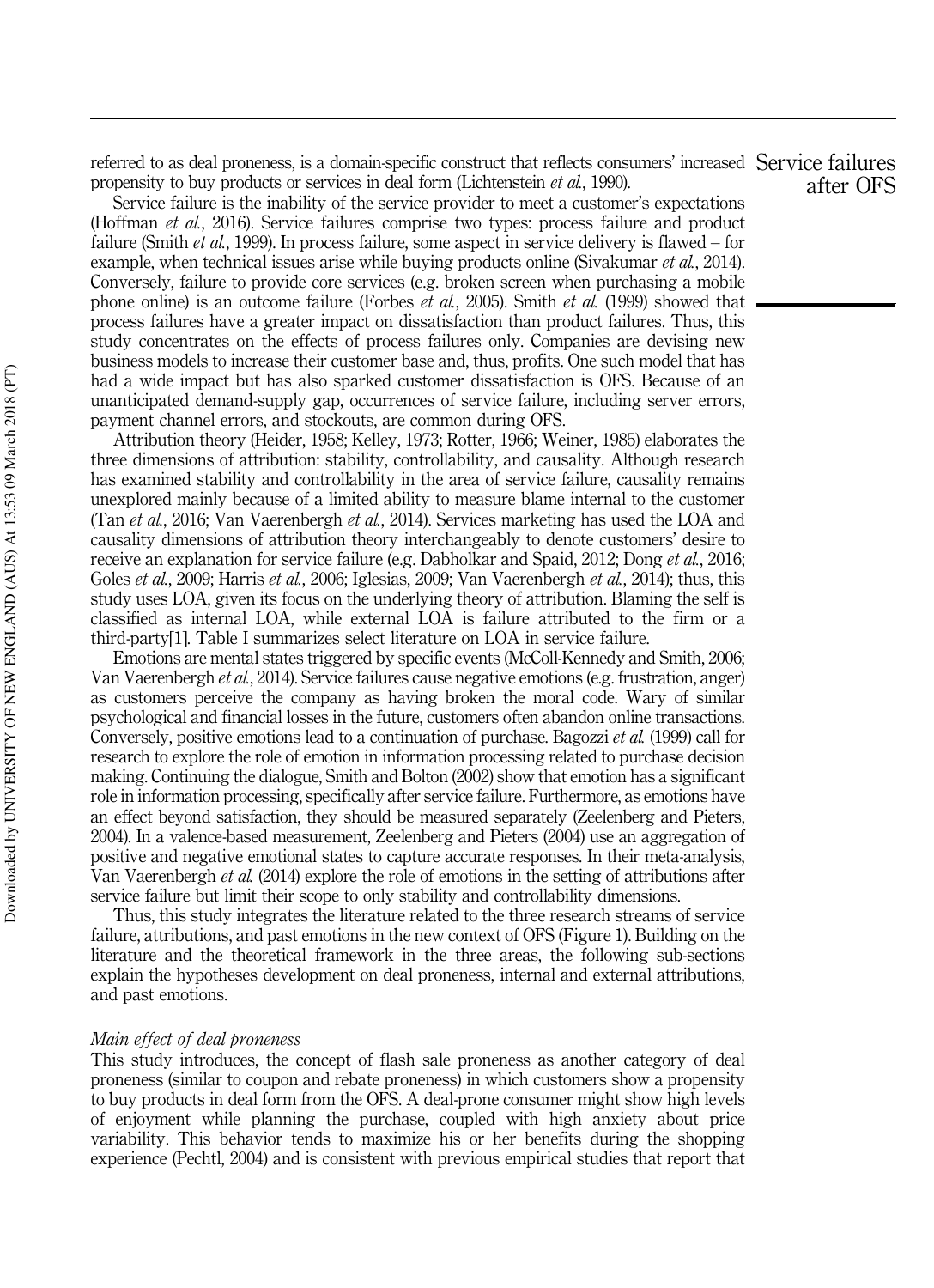| <b>JOSM</b>                                                  |                                  |                                         |                                                                 |                                                          |                                                                                      |                                                                                                                                           |                                                                                                                       |                                                                           |                                                                                                                  |
|--------------------------------------------------------------|----------------------------------|-----------------------------------------|-----------------------------------------------------------------|----------------------------------------------------------|--------------------------------------------------------------------------------------|-------------------------------------------------------------------------------------------------------------------------------------------|-----------------------------------------------------------------------------------------------------------------------|---------------------------------------------------------------------------|------------------------------------------------------------------------------------------------------------------|
|                                                              | This Study                       | OFS (new context)                       | Process failure only; emphasis on<br>technology related failure | Service failure only, no time for recovery<br>during OFS | even after service failure (Contribution 1)<br>Yes, deal-prone consumers participate | participation intentions when faced with<br>internal versus external attribution<br>Customers exhibit contrasting re-<br>(Contribution 2) | positive past emotion (Contribution 3)<br>Yes, negative past emotion decreases<br>purchase intention as compared with | Internal LOA: inability of user and<br>environment characteristics (using | External LOA: service provider and<br>third-party related characteristics<br>(using netnography)<br>netnography) |
|                                                              | Dong et al.<br>(2016)            | setup, online<br>car rental<br>Internet | Process<br>system<br>failure                                    | recovery<br>Service                                      | $\frac{1}{2}$                                                                        | <b>Both</b>                                                                                                                               | $\tilde{z}$                                                                                                           | customer<br>Joint or                                                      | Firm or joint<br>recovery<br>recovery                                                                            |
|                                                              | Van Vaerenbergh<br>et al. (2014) | Meta-analysis                           | Moderating role of<br>type of failure                           | Service recovery                                         | Σò                                                                                   | Only stability and<br>controllability, no<br>causality                                                                                    | triggers negative<br>controllability<br>Stability and<br>(attribution)<br>emotion                                     | blame service failure<br>Customers mostly                                 | on service provider<br>$\frac{1}{2}$                                                                             |
|                                                              | Dabholkar<br>and Spaid<br>(2012) | recruitment<br>kiosk<br>Job             | $\overline{\mathsf{X}}$                                         | recovery<br>Service                                      | $\overline{a}$                                                                       | External<br>LOA                                                                                                                           | $\overline{N}$                                                                                                        | $\overline{a}$                                                            | employee,<br>and store<br>Kiosk,                                                                                 |
|                                                              | Iglesias (2009)                  | Retail banking<br>sector                | $\frac{1}{2}$                                                   | Service failure                                          | $\tilde{z}$                                                                          | external locus of<br>controllability,<br>Stability,                                                                                       | causality (attribution)<br>$\overline{X}$                                                                             | $\tilde{z}$                                                               | Employee or to the<br>bank                                                                                       |
|                                                              | Goles et al. (2009)              | Internet shopping                       | product and delay<br>Both (unusable<br>in service               | Service failure<br>delivery)                             | $\geq$                                                                               | External LOA                                                                                                                              | $\tilde{z}$                                                                                                           | $\mathcal{L}^{\circ}$                                                     | Seller or delivery<br>company                                                                                    |
|                                                              | Harris et al.<br>(2006)          | ರ<br>Banking an<br>airline              |                                                                 | In tandem                                                | $\tilde{z}$                                                                          | <b>Both</b>                                                                                                                               | $\tilde{z}$                                                                                                           | customers as<br>Reported by                                               | customers as<br>blame on firm<br>blame on self<br>Reported by                                                    |
| Table I.<br>Selected literature on<br>LOA in service failure | Contribution                     | Context                                 | Type of failure: No<br>process failure<br>outcome               | service failure/<br>Considering<br>recovery              | Conceptualization in the study<br>Deal proneness<br>in OFS                           | LOA: internal<br>and external<br>Comparing<br>LOA                                                                                         | Past emotion                                                                                                          | Measuring LOA<br>Magnitude of<br>internal LOA                             | Magnitude of<br>external LOA                                                                                     |

Downloaded by UNIVERSITY OF NEW ENGLAND (AUS) At 13:53 09 March 2018 (PT) Downloaded by UNIVERSITY OF NEW ENGLAND (AUS) At 13:53 09 March 2018 (PT)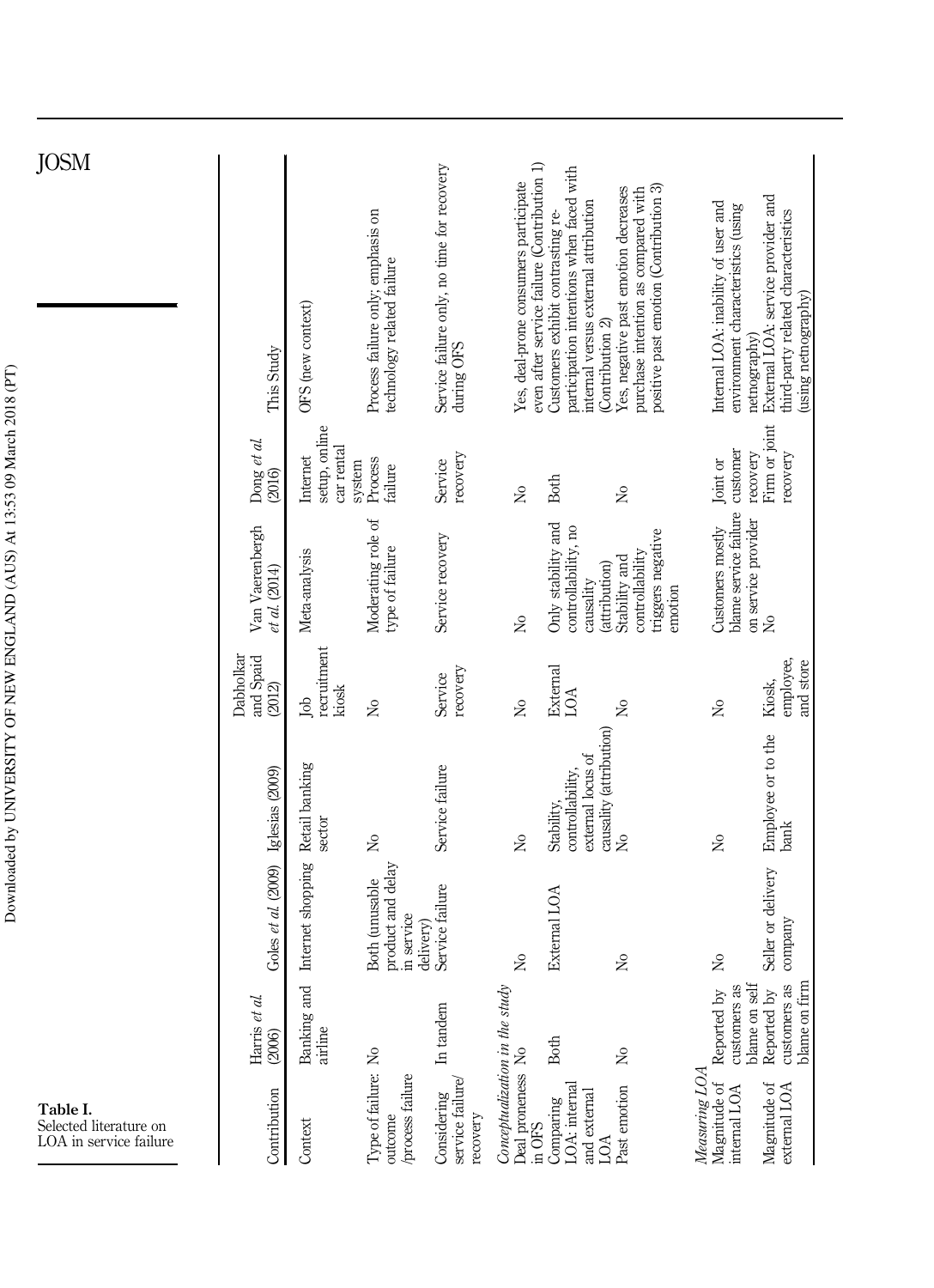

deal proneness positively influences purchase intention in other deal forms (e.g. gift promotions; Buil *et al.*, 2013; Clark *et al.*, 2013). In OFS, a high-deal-prone consumer who faced a service failure in the past may want to participate even after experiencing negative outcomes because of the perceived benefit derived from the deal. Thus, the following hypothesis is proposed:

*H1.* In OFS, after experiencing service failures, consumers' deal proneness positively affects their re-participation intention.

### *Moderating effect of internal LOA*

Although previous research has concentrated on the causes of failure related to firms (external) (Hoffman *et al.*, 2016), with the advent of self-service technologies (SSTs), the share of customer-related decision making has increased, paving the way for attributions related to customers (Nijssen *et al.*, 2016). In case of SSTs, Harris *et al.* (2006) showed that the blame attribution is more internal than external because of the nature of service. Heider (1958) refered to internal locus of causality as internal LOA in which the factors of failures are within the person. The blame of self plays an important role, as purchase and consumption are now separated, and in SSTs, minimum human interactions occur (Harris *et al.*, 2006; Parasuraman, 2000). When customers observe a high percentage of success among other customers while they fail to get the deal, low self-esteem may result (Heider, 1958). Therefore, low perception of their ability and effort (Kelley, 1973) determines their future behavior toward the service provider. If the attribution of the failure is to the self, internal LOA will suppress the effect of deal proneness, consequently diminishing the purchase intention to buy from the same retailer. Thus, the following hypothesis is proposed:

*H2.* Failure associated with internal LOA negatively moderates the relationship between deal proneness and re-participation intention.

### *Moderating effect of external LOA*

Customers can also attribute the causality of the failure to an external LOA, such as e-tailing vendors or third-party services that act as financial intermediaries or delivery agents. When a customer has had successful past experiences while purchasing a product but fails to get the deal while performing a similar task in the future, he or she is more likely to attribute the failure to causal factors external to the self (Kelley, 1973). Customers will retaliate when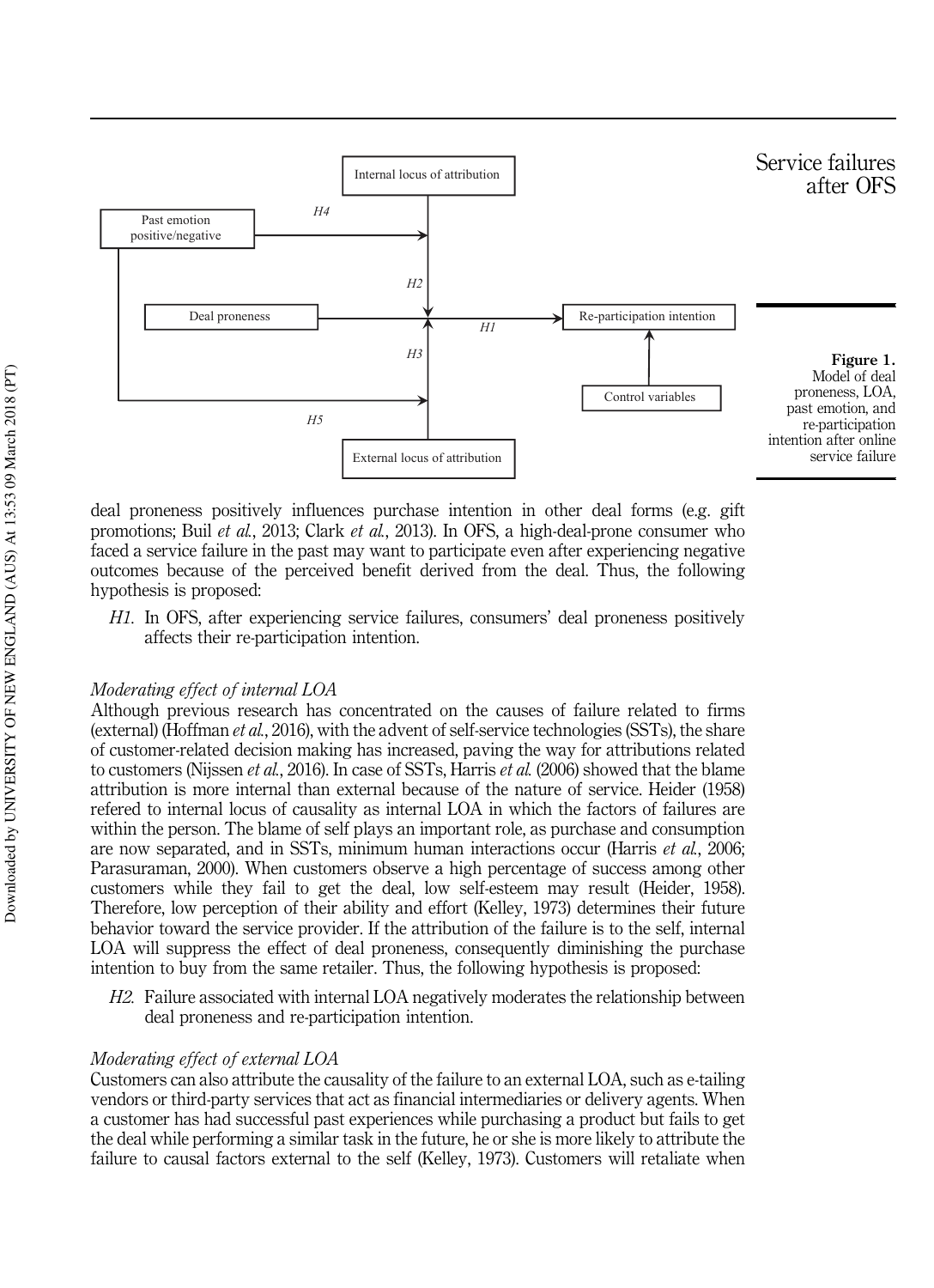another party does not control the situation or when trust is broken (Chang *et al.*, 2015). Researchers have noted that external LOA decreases purchase intention, leading to company losses. When attributing the failure to external factors, customers perceive the psychological contract as damaged, which leads to anger and negative WOM (Goles *et al.*, 2009). Investigating externally attributed failures, Iglesias (2009) showed that service failure negatively affects quality perceptions. Along similar lines, Dabholkar and Spaid (2012) examine failure attribution to technology and employees in financial services at kiosks and find that service failure decreases user satisfaction.

However, on examining the events of OFS, especially company-related failures, customers are still participating even after facing these service failures. First, the customers seem to be aware that they are getting a deal worthy of the effort, as the perceived value of the product is higher than the loss from the service failure. Moreover, because the cost of a failure is non-monetary, customers might want to take the chance of buying even after experiencing psychological distress. Second, although companies, such as Amazon.com, are taking measures (e.g. public apology, rebates) to mitigate losses, service failures also lead to massive publicity for the e-tailer. For example, in 2014, a flash sale by an e-tailer giant gained immense attention due to technical glitches and made headlines in the newspapers but offered an apology explaining the situation to the customers (Saxena, 2014). Customers do not feel angry if a person justifies his or her situation; similarly, in the case of a service provider, after issuing an apology, customers do not feel resentment if the e-tailer explains the situation (Soscia, 2007).

Thus, external LOA has the opposite effect to that related to internal LOA. That is, in addition to deal proneness, external LOA has a positive effect on re-participation intention, acting to influence customers to buy again. Thus, the following hypothesis is proposed:

*H3.* Failure associated with external LOA positively moderates the relationship between deal proneness and re-participation intention.

### *Role of past emotions in three-way interaction*

Consumers use different strategies to process information depending on their emotional state (Smith and Bolton, 2002). Consumers prefer stores that offer deals that best fit their emotions (Pechtl, 2004). Negative customer experiences lead to negative emotions, which in turn result in negative WOM. When customers express negative emotions, service providers that successfully decode them can change their performance and create higher levels of service encounter satisfaction. Customers with positive past emotions generally use heuristics and show superior recall, whereas those in a negative past emotional state engage in more elaborate information processing for future decision making and usually recall negative information (Bagozzi *et al.*, 1999). Emotions related to consumption include gratitude, happiness, guilt, anger, pride, and sadness (Soscia, 2007).

Causal dimensions are related to emotional states (Weiner, 1985). After consumption, customers experience specific emotions depending not only on their emotional state but also on whom they attribute it to. On the one hand, regarding positive emotions, customers experience happiness and gratitude in case of external LOA and pride if they attribute successful purchase to internal LOA (Tracy and Robins, 2004). On the other hand, in case of service failure, the negative emotions for internal LOA are guilt and shame, and external blame causes anger and sadness toward the service provider (McColl-Kennedy and Smith, 2006; Tronvoll, 2011).

Success or failure related to internal LOA elicits higher emotions (positive or negative) than success or failure related to external LOA (Weiner, 1985). Thus, it is important to isolate the effect of internal LOA from external LOA. In the case of OFS, when customers believe they cracked the online deal because of their own ability, they experience pride (Gelbrich, 2011). Conversely, guilt related to the negative emotion of internal LOA requires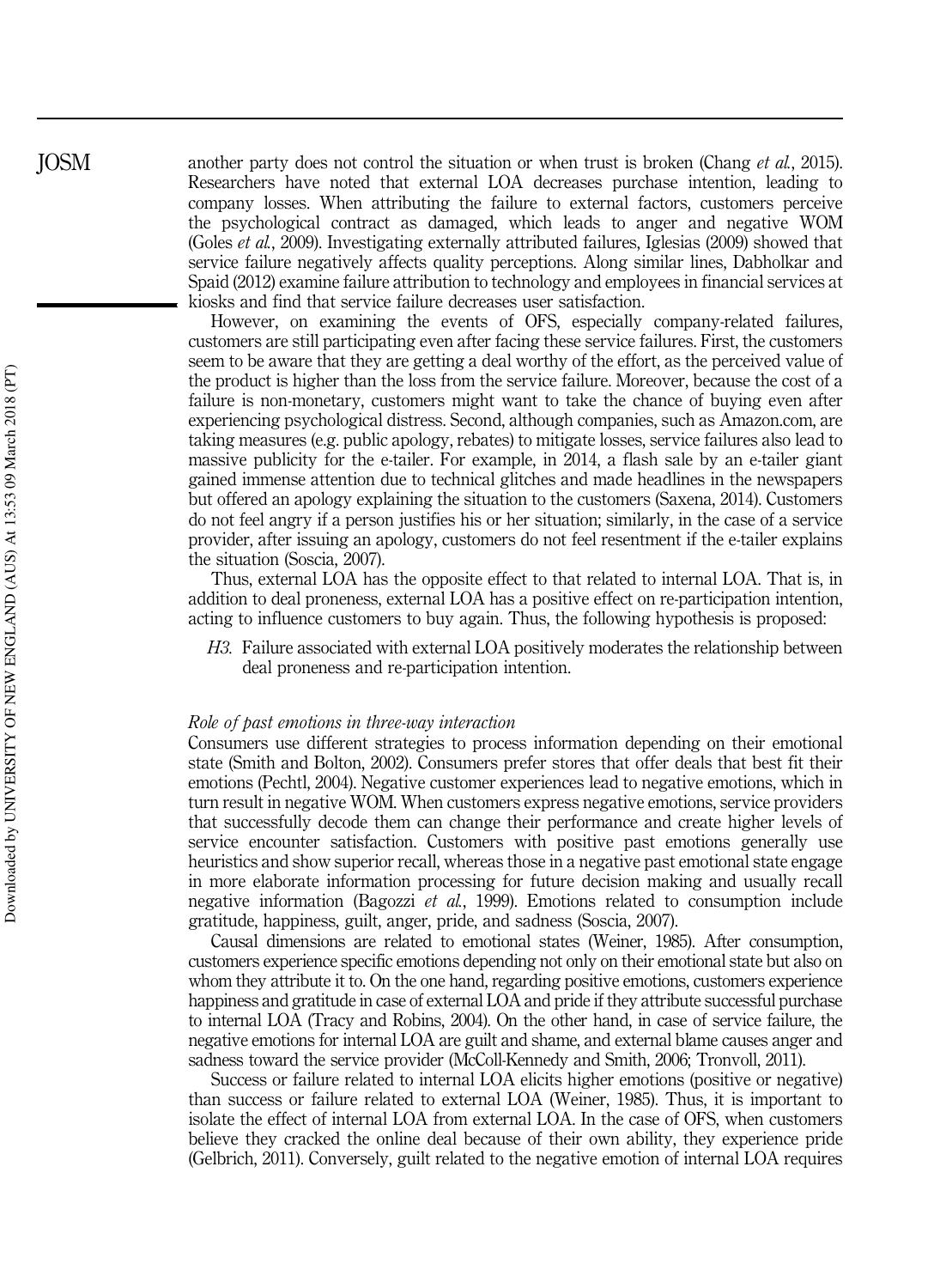customers to blame themselves, thinking the failure was their own fault. Thus, extending Service failures the work on the role of emotions in causal attributions related to internal LOA, this study posits that negative valence of past emotions experienced during the service encounter will diminish the interaction effect of deal proneness and LOA on re-participation intention more than positive past emotions:

*H4.* Valence of the emotions experienced in the previous purchase moderates the interaction effect of deal proneness and internal LOA on re-participation intention, such that negative valence elicits a greater negative impact on re-participation intentions than positive valence.

If the source of success or failure is external, customers will attribute their emotions to external entities. External attribution elicits anger, disgust, contempt, sadness, and fear for negative past experiences and gratitude, happiness, and pride for positive experiences. Negative experiences lead to outrage because of deviation from the expected service by the service provider. Conversely, in case of positive emotions attributed to the service provider, the advantage customers receive in a deal while buying from OFS makes them feel grateful to the company. Thus, positive and negative emotions act opposite to each other in the case of external LOA, in which positive emotions have more impact than negative emotions:

*H5.* Valence of the emotions experienced in the previous purchase moderates the interaction effect of deal proneness and external LOA on re-participation intention, such that negative valence elicits a greater negative impact on re-participation intentions than positive valence.

Table II lists the hypotheses and it also summarizes the theoretical support for different boundary conditions related to deal proneness, LOA (internal and external), and past emotions (positive and negative).

### Research method

The study divides the empirical analysis on the impact of deal proneness, internal LOA, and external LOA, along with the role of past emotion in OFS, into two phases (Figure 2). The first

|    | Hypothesis Theoretical rationale                                                                                                                                                                                                              | Literature support                                                                    |
|----|-----------------------------------------------------------------------------------------------------------------------------------------------------------------------------------------------------------------------------------------------|---------------------------------------------------------------------------------------|
| H1 | Deal proneness induces a sense of value and price<br>consciousness                                                                                                                                                                            | Clark et al. (2013), Lichtenstein et al.<br>(1995)                                    |
| H2 | Deal is an end in itself as well as a means to an end<br>Low internal LOA and deal proneness:<br>re-participation intention is low; customers perceive                                                                                        | Kelley (1973), Harris et al. (2006)                                                   |
| H3 | that they do not have the capability<br>High external LOA and high deal proneness: high<br>re-participation, as they know they are capable of<br>re-affirming their ability and cracking the deal under<br>an external failure                | Goles <i>et al.</i> (2009), Chang <i>et al.</i> (2015),<br>Dabholkar and Spaid (2012) |
|    | Low external LOA: average; they might give the<br>company another chance for the deal they are getting                                                                                                                                        |                                                                                       |
| H4 | Negative past experience with high internal LOA has<br>a more detrimental effect because customers lose their<br>self-confidence                                                                                                              | Bagozzi et al. (1999), Smith and Bolton<br>(2002), McColl-Kennedy and Smith<br>(2006) |
| Н5 | In case of external LOA, customers' positive past<br>emotion overpowers the psychological has sle faced,<br>and negative past emotions are subsided for the gain<br>they achieve, as it is not their fault but that of the<br>external source | Bagozzi et al. (1999), Smith and Bolton<br>(2002), McColl-Kennedy and Smith<br>(2006) |

## after OFS

Table II. Hypotheses development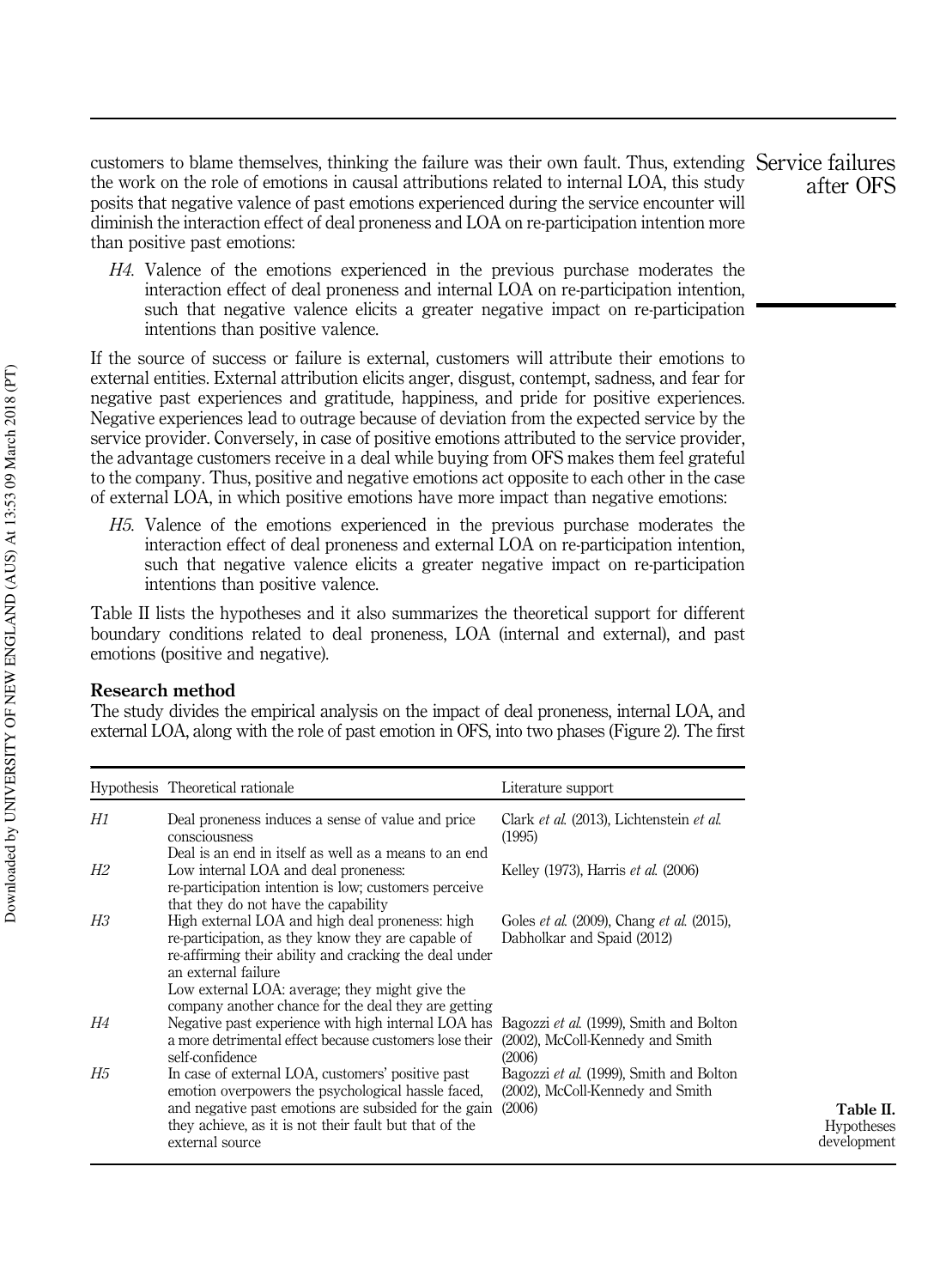

phase uses netnography on Twitter and serves two main objectives: first, to gain qualitative support for the hypotheses, given the novel context of OFS, and second, to derive measurement items for internal and external LOA in the context of OFS. Building on the results of Phase 1, the second phase of the quantitative study empirically tests the hypotheses.

### Phase 1: qualitative study

### *Method*

To gain insights into the novel phenomenon of customer re-participation in OFS after service failure, a qualitative study (netnography) is conducted to provide added support for the hypotheses (Figure 1). Similar to ethnography, netnography is a qualitative study but uses online communities to investigate consumer behavior (Kozinets, 2015). Virtual communities enable collective consumer creativity and social interaction that a single customer cannot generate (Kozinets, 2015). Netnographic studies involve six steps: research planning, entrée, data collection, analysis and interpretation, research ethics and member checks, and research representation (Kozinets, 2002).

An in-depth study was conducted using the data set collected from Twitter (tweets) on different OFS from August 2014 to October 2015. Twitter was chosen for the study because of its limited space of 140 character (now 280 characters), which forces customer to communicate specific opinions relevant to the experiences they are sharing. Actual or potential customers who had experience in participating in OFS were included in the study, without restriction on age or gender. The first-order analysis of 433 tweets, carried out on a partial data set of only negative sentiment tweets using cluster analysis, found two distinct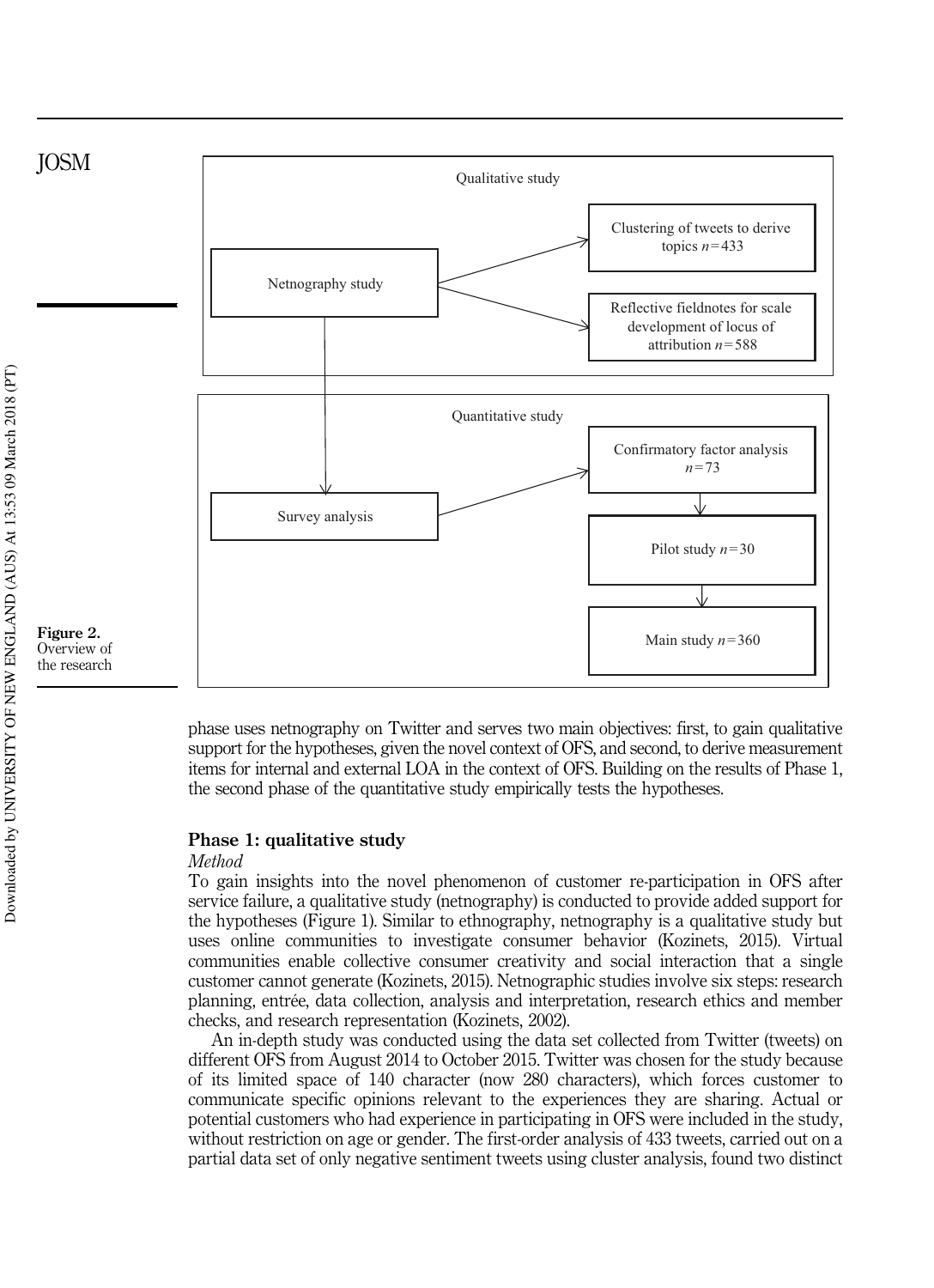clusters related to service failure and deals and discounts (Blei *et al.*, 2003; Hu and Liu, 2004). Service failures These two clusters provide initial support for the hypotheses on impact of deal proneness and the roles of service failure and emotions in the context of OFS. Cluster 1, "deals and discounts" (Table III, panel A), indicates how customers succumbed to the deals. Some specific deals discussed included value-for-money deals, buying products without necessity, and searching for deals all day. For example, tweet 1 (Table III, panel B) shows the eagerness the customer felt while participating in the OFS.

Tweets 3-4 of service failure in Table III (panel B) show that customers were unable to buy products because of their own or environment-related inability. The few reasons provided were anxiousness, first-time users, and less time, among other factors (e.g. tweet 3 in Table III, panel B). Moreover, the customers also blamed their internal environment for their inability to participate. For example, tweet 4 (Table III, panel B) indicates that the laptop stopped working at the time the user was about to place the order and could not complete the purchase, which led to frustration. Although customers often do not blame themselves directly for the failures related to their internal environment, at that time their immediate surrounding is responsible for glitches, such as poor internet connectivity and hardware failures. From companies' perspectives, they are not responsible for internal environment-related failures. Finally, service failure associated with the company or third-party services appears in tweets 5-9 (Table III, panel B). For example, tweet 5 indicates that the third-party payment services were not working so the customer could not purchase a product.

Analysis of the remaining data set served to measure the dimensions of LOA after service failure. The analysis included 3,700 tweets from a series of OFS by e-tailers (e.g. Flipkart and Amazon.com) held on October 10, 2014. First, 588 tweets were selected after classification; the tweet was included in the study only if it was related to service failure, process failure, and external or internal LOA. To ensure the accuracy of the coding,

| Panel A: clustering of negative valence tweets related to Flipkart big billion day sale<br>Topic                                                                                                               | Important words in cluster                                                                                                                                                                 |                          |
|----------------------------------------------------------------------------------------------------------------------------------------------------------------------------------------------------------------|--------------------------------------------------------------------------------------------------------------------------------------------------------------------------------------------|--------------------------|
| Topic 1: deals and discounts                                                                                                                                                                                   | offer, discount, missed deal, deal should not, unlock<br>deals, mad                                                                                                                        |                          |
| Topic 2: service failure                                                                                                                                                                                       | rocking (shaky), rocking (shaky) start, sale, sale crash,<br>app crash, crash twitter, sale slow, suffer time, wait                                                                        |                          |
| Panel B: selected tweets from the study                                                                                                                                                                        |                                                                                                                                                                                            |                          |
| Deals and discounts                                                                                                                                                                                            | Service failure related to external LOA                                                                                                                                                    |                          |
| was pulled out                                                                                                                                                                                                 | 1. Could not control. Hands were itching. Credit card 5. @user4 so flipkart server is down and amazon does<br>not have in stock making it difficult to purchase<br>xiaomi mi power bank [] |                          |
| 2. @user1 same with me, bought Nokia Lumia 625<br>without need :)                                                                                                                                              | 6. Fake @Flipkart sale of @xiaomi RedMI 1s. I got it<br>in my cart and then when I proceeded for payment<br>it vanished. Scam!                                                             |                          |
|                                                                                                                                                                                                                | 7. Amazon (flash sale) They sell a product and then<br>cancel it suggesting a seller pricing error!                                                                                        |                          |
| Service failure related to internal LOA                                                                                                                                                                        | @Amazonindeals @user5                                                                                                                                                                      |                          |
| 3. @xiaomi hi team mi3 i am now help less [sic] to buy 8. @flipkart – disappointed, can't even register for<br>one mi3 tried several time through flipkart but<br>failed thrice and need the same pls guide me | xiaomi mi3. And your app still popping for<br>"OPEN" tag: $($                                                                                                                              |                          |
| 4. tried buying a $@xiaomi \#mi3$ on $@flipkart$ today<br>and my laptop hung 15 secs before the sale. Tried<br>from my mobile but just couldnt buy one                                                         | 9. Amazon (flash sale) is Flop, No Great Product<br>to buy, Price No Cheap, Site CrashedBad<br>Experience                                                                                  | Table III.<br>Results of |
| <b>Note:</b> User handles renamed to user to maintain the anonymity of the tweet                                                                                                                               |                                                                                                                                                                                            | netnography              |
|                                                                                                                                                                                                                |                                                                                                                                                                                            |                          |

after OFS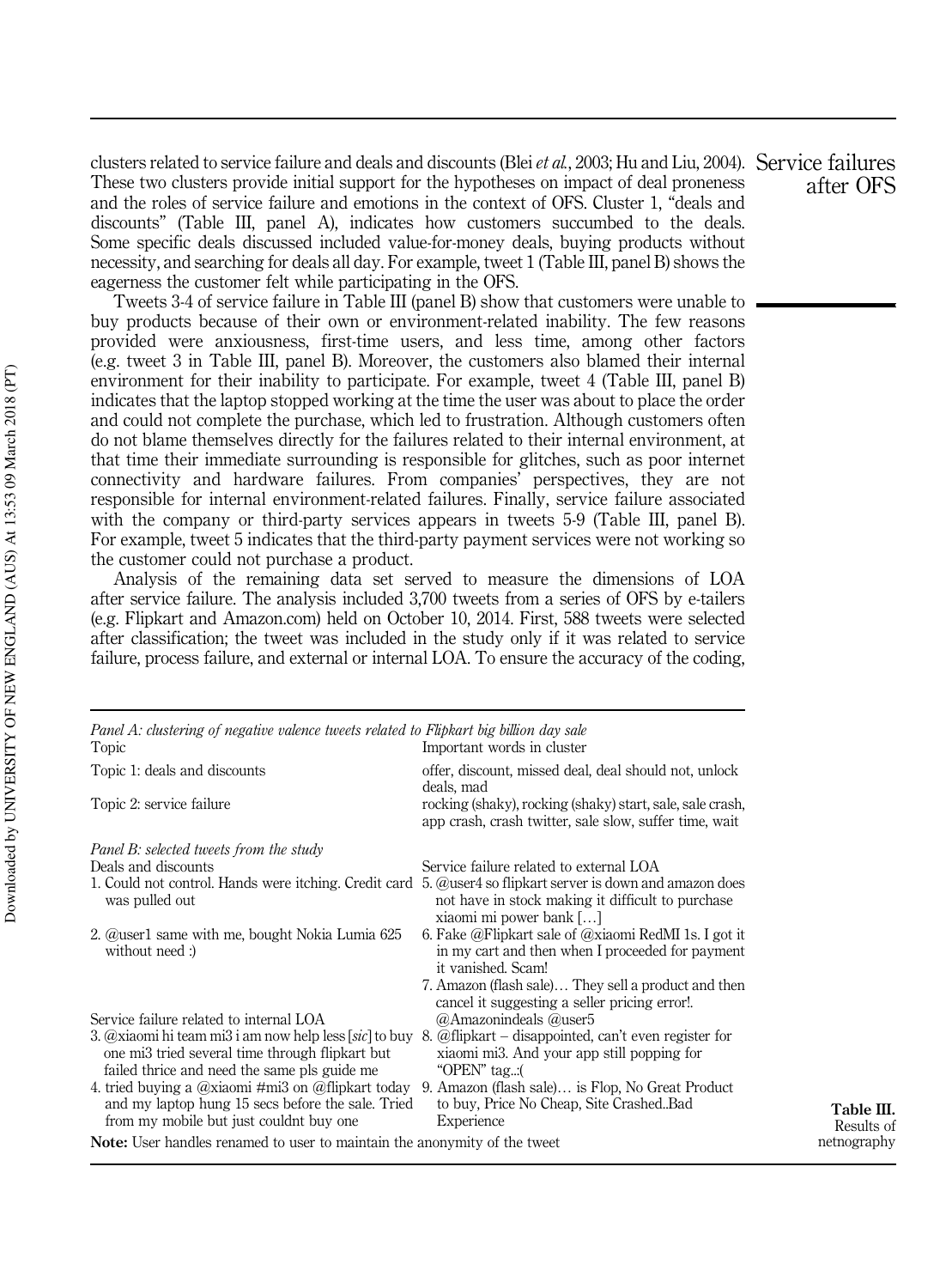30 randomly selected tweets were given to an independent coder; the level of agreement was 74.5 percent, which is reasonable (see Isabella, 1990). Ethics and member checks render credibility to a netnographic study and therefore are an important part of it (Kozinets, 2015). Participants of the online public conversation are kept anonymous, and all analysis is carried out to form an aggregate idea of the service failure in an e-retail business model of OFS solely for research purposes. Second, analysis of this exploratory study was shown to some participants of recent OFS, asking them about the model; all concurred with the overall conceptualization.

### *Analysis results*

The analysis uncovered three important implications. First, during OFS the blame attribution in the process of buying online is to the self, the e-tailer, or a third-party (e.g. delivery services). Second, dissatisfactory service experiences with the process failure included customer complaints about website navigation, stockouts, and technical failure. Third, the data structure proposed by Corley and Gioia (2004) is used to organize the results, which also serve as initial items for measurement of internal and external LOA as discussed next (Figure 3).

In general, previous studies tend to measure LOA using categorical variables that classify a respondent's attribution for failure as internal or external (Smith *et al.*, 1999). Many previous studies have reported that respondents do not perceive themselves as responsible for failure because of fundamental attribution errors (Dabholkar and Spaid, 2012; Weiner, 1985). Thus, to measure LOA, it is deemed appropriate not to rely on existing measures, as they capture the construct only partially. Items are drawn from the qualitative study using netnography, followed by steps of scale development to refine the index (Diamantopoulos and Winklhofer, 2001).

To measure internal and external LOA, a qualitative study followed by a grounding of indicators in the literature helped establish content validity (Hair *et al.*, 2016). Set procedures were followed to establish face validity of the items, and a comprehensive list of indicators



Results of netnography using tweets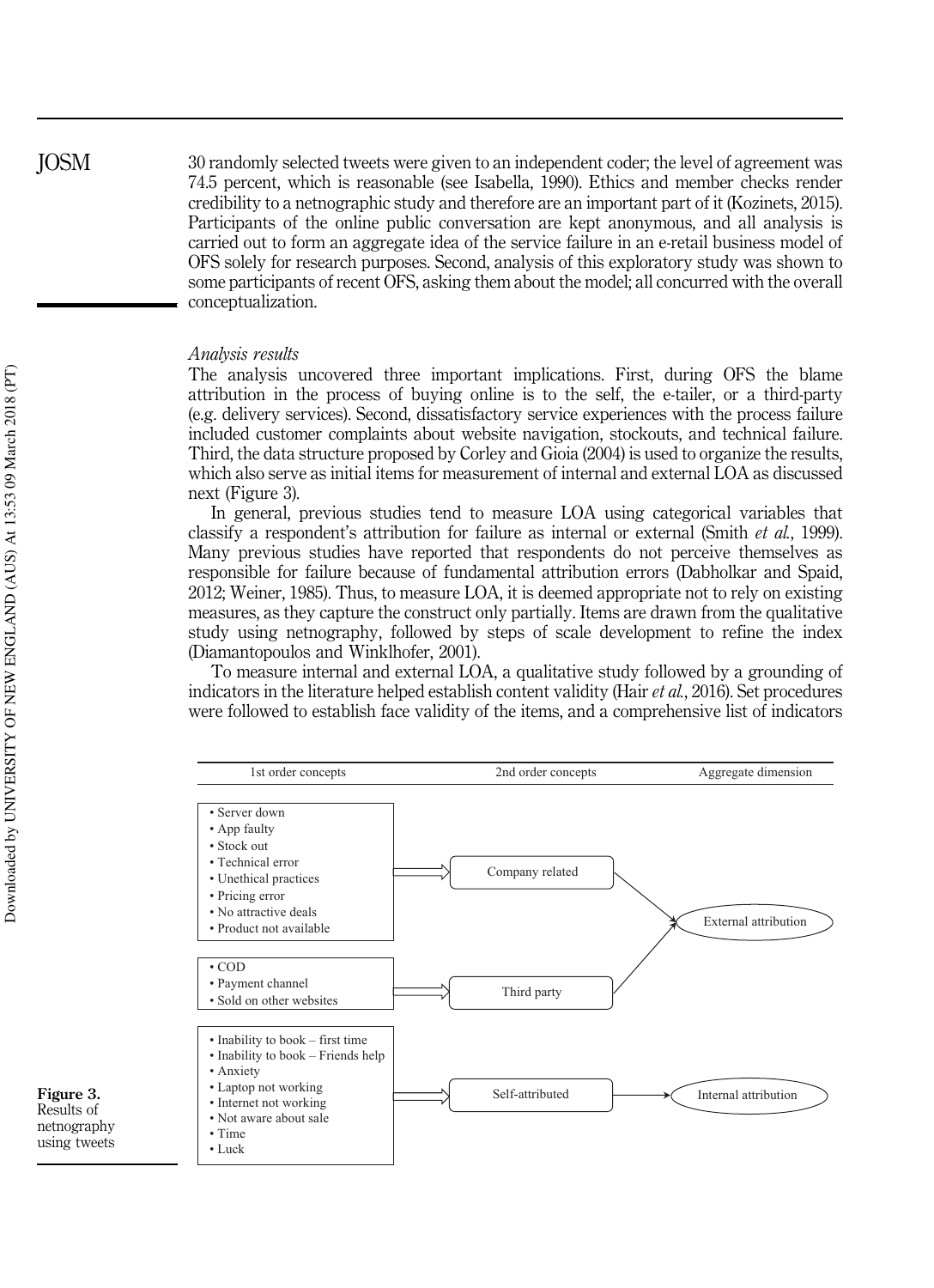derived from the netnographic study helped ensure that no important attribute of LOA was Service failures excluded. After discussion with three senior and two junior researchers, two items that were beyond the scope of process failures were eliminated. During exploratory factor analysis  $(n = 73)$ , two second-order factors emerged: internal and external LOA. Table IV shows the factor loadings (exploratory factor analysis) of the conceptualized domains of internal  $(\text{min.} = -1.81, \text{max.} = 3.00, M = -0.03, SD = 0.97[2])$  and external  $(\text{min.} = -2.82, \text{max.} = 2.43,$ 

## after OFS

| Panel A: internal LOA<br>Measurement properties of variable.                                                                                              |      | <b>EFA</b>               | <b>CFA</b>             | Reference                                            |                         |
|-----------------------------------------------------------------------------------------------------------------------------------------------------------|------|--------------------------|------------------------|------------------------------------------------------|-------------------------|
| Constructs/item                                                                                                                                           |      |                          |                        | Loading Variance Loading Reference                   |                         |
| User inability<br>I was not able to buy because I participated for the<br>first time                                                                      | 0.50 | 52.99%                   | $0.48***$<br>$0.71***$ | Technology anxiety<br>scale: Meuter et al. (2003)    |                         |
| I was not able to buy because I needed help from a<br>friend                                                                                              | 0.81 |                          | $0.83***$              | Technology readiness<br>scale: Parasuraman<br>(2000) |                         |
| I was not able to buy because I was very anxious                                                                                                          | 0.86 |                          | $0.84***$              | Technical Anxiety:<br>Meuter et al. (2003)           |                         |
| I was not able to buy because my laptop stopped<br>working at the last moment                                                                             | 0.69 |                          | $0.73***$              | Belk (2013)                                          |                         |
| User environment                                                                                                                                          |      | 55.69%                   | $0.67***$              |                                                      |                         |
| I was not able to buy because internet was not<br>working/working slowly                                                                                  | 0.60 |                          | $0.64***$              | New                                                  |                         |
| I was not able to purchase because I came to know<br>about the flash sale very late                                                                       | 0.81 |                          | $0.71***$              | <b>New</b>                                           |                         |
| I was not able to buy because I did not have time                                                                                                         | 0.87 |                          | $0.76***$              | Levenson $(1974)$                                    |                         |
| I was not able to buy because others had good luck                                                                                                        | 0.68 |                          |                        | 0.68*** Lefcourt et al. (1979)                       |                         |
| Panel B: external LOA                                                                                                                                     |      |                          |                        |                                                      |                         |
| Constructs/Item                                                                                                                                           |      | Loading Variance Loading |                        | Reference                                            |                         |
| Technical company-related                                                                                                                                 |      | 53.04%                   | $0.51***$              |                                                      |                         |
| I was not able to purchase because the website/<br>mobile app was not working                                                                             | 0.75 |                          | $0.73***$              | Kelley (1973), Forbes<br><i>et al.</i> (2005)        |                         |
| I was not able to purchase because there was<br>stockout                                                                                                  | 0.73 |                          | $0.56***$              | Holloway and Beatty<br>(2003), Kelley (1973)         |                         |
| I was not able to purchase because after adding to<br>cart, the product disappeared                                                                       | 0.63 |                          | $0.68***$              | Holloway and Beatty<br>(2003)                        |                         |
| I was not able to purchase because the website<br>showed technical error                                                                                  | 0.80 |                          | $0.81***$              | Holloway and Beatty<br>(2003)                        |                         |
| Non-technical company-related                                                                                                                             |      | 64.04%                   | $0.39***$              |                                                      |                         |
| I was not able to purchase because I think e-<br>commerce company was involved in unethical<br>practices like black-marketing, hoarding, etc.             | 0.80 |                          | $0.76***$              | Keaveney (1995)                                      |                         |
| I was not able to purchase because there was a<br>pricing error                                                                                           | 0.88 |                          | $0.85***$              | Keaveney (1995)                                      |                         |
| I was not able to purchase because I did not get a<br>good value for money deal                                                                           | 0.71 |                          | $0.58***$              | Lichtenstein et al. (1995)                           |                         |
| Third-party                                                                                                                                               |      | $50.61\%$                | $0.45***$              |                                                      |                         |
| I was not able to buy because COD was not available                                                                                                       | 0.68 |                          | $0.72***$              | <b>New</b>                                           |                         |
| I was not able to buy because payment channel was<br>not working                                                                                          | 0.77 |                          | $0.80***$              | Holloway and Beatty<br>(2003)                        |                         |
| I was not able to purchase because vendors bought<br>and sold products on other websites                                                                  | 0.68 |                          | $0.74***$              | New                                                  |                         |
| <b>Notes:</b> COD, cash on delivery; EFA, exploratory factor analysis; CFA, confirmatory factor analysis. * $p < 0.1$ ;<br>** $b < 0.05$ ; *** $b < 0.01$ |      |                          |                        |                                                      | Table 1<br>LOA measurem |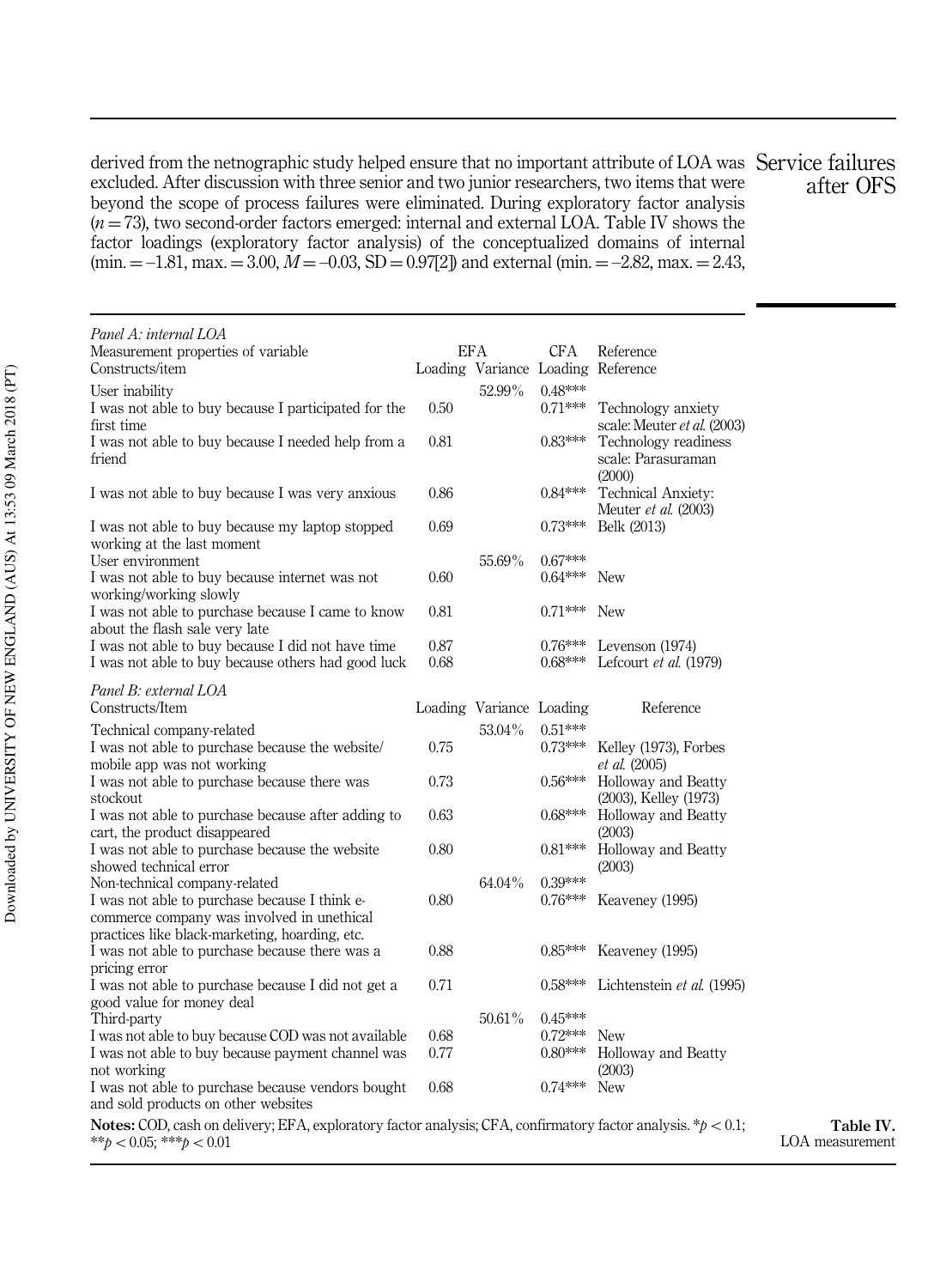**JOSM** 

 $M = 0.02$ , SD = 0.98(see footnote 2)) LOA in the context of OFS service failures. Because of low factor loadings, one item each from internal and external LOA was removed.

Furthermore, two dimensions of internal and three dimensions of external LOA emerged from the exploratory factor analysis. These surprising results led to a careful evaluation of the literature and the questions asked in the survey. After further analysis, it was deemed that these two first-order dimensions of internal LOA were related to the inability of the customer participating in OFS and the internal user-related environment controlled by the clients, not the e-tailing vendor. According to the literature review and factor analysis, the two dimensions of internal LOA were "use inability" and "user environment." For external LOA, company-related and third-party service failures emerged as first-order dimensions of external LOA. Company-related failures formed two separate dimensions, one related to technical (e.g. website error, crashed server) and the other to non-technical (e.g. pricing errors, unattractive deals) failures. This indicated that internal and external LOA are second-order latent variables. Second-order constructs are causal indicators derived from first-order reflective dimensions of user inability (internal LOA), user environment (internal LOA), company-related failure (external LOA), and third-party failure (external LOA). Therefore, to measure the magnitude of LOA in process failure, internal and external LOA is conceptualized as a second-order formative latent index ( Jarvis *et al.*, 2003). The nature of the second-order formative index was confirmed by performing confirmatory tetrad analysis, which also identified LOA as a formative construct because at least one tetrad of measurement items was significantly different from zero (Hair *et al.*, 2016).

### Phase 2: survey research

Through the exploratory study, initial support was garnered for hypotheses testing. In the subsequent section, empirical validation of the hypothesis is undertaken, building on the literature and the results of the netnographic study.

### *Sample and procedure*

For hypotheses testing, the sample consisted of university students at a large business school. Students are considered an appropriate segment for this study as 32 percent of internet users in the 18-29 age group use Twitter to express their views (Yoo *et al.*, 2010) and consumers aged 18-34 years remain key users of e-tailers (Smith, 2014). The selection of respondents for the study was based on two criteria, which were also used as screening questions to qualify for the study. First, the respondent must have participated in an OFS at least once during the previous year. Second, the respondent must have faced a process failure; the questionnaire included examples of process inability to facilitate understanding. A reward of under \$5 was offered as an appreciation for taking part in the study. The questionnaire was distributed to 1,250 undergraduate and graduate students, 468 of whom were eligible for the main study, by the screening criteria adopted. The final usable sample size was 360 respondents, after removal of incomplete questionnaires, for an effective response rate of 34.6 percent. Sample sub-group means replaced responses with missing values of less than 15 percent of the total questions asked in the questionnaire (Hair *et al.*, 2016). Respondents (67.4 percent male and 32.5 percent female) were younger than 30 years of age. The age and gender of the respondent were asked in the questionnaire using single-item questions. Regarding experience, 27.2 percent had participated in an OFS for less than six months, 55.19 percent for six months to two years, and 16.6 percent for more than two years. All respondents had participated in an OFS at least once within the past year.

To test the conceptual model, scales of deal proneness and re-participation intention were adopted from previous research, with minor word modifications to fit the study context.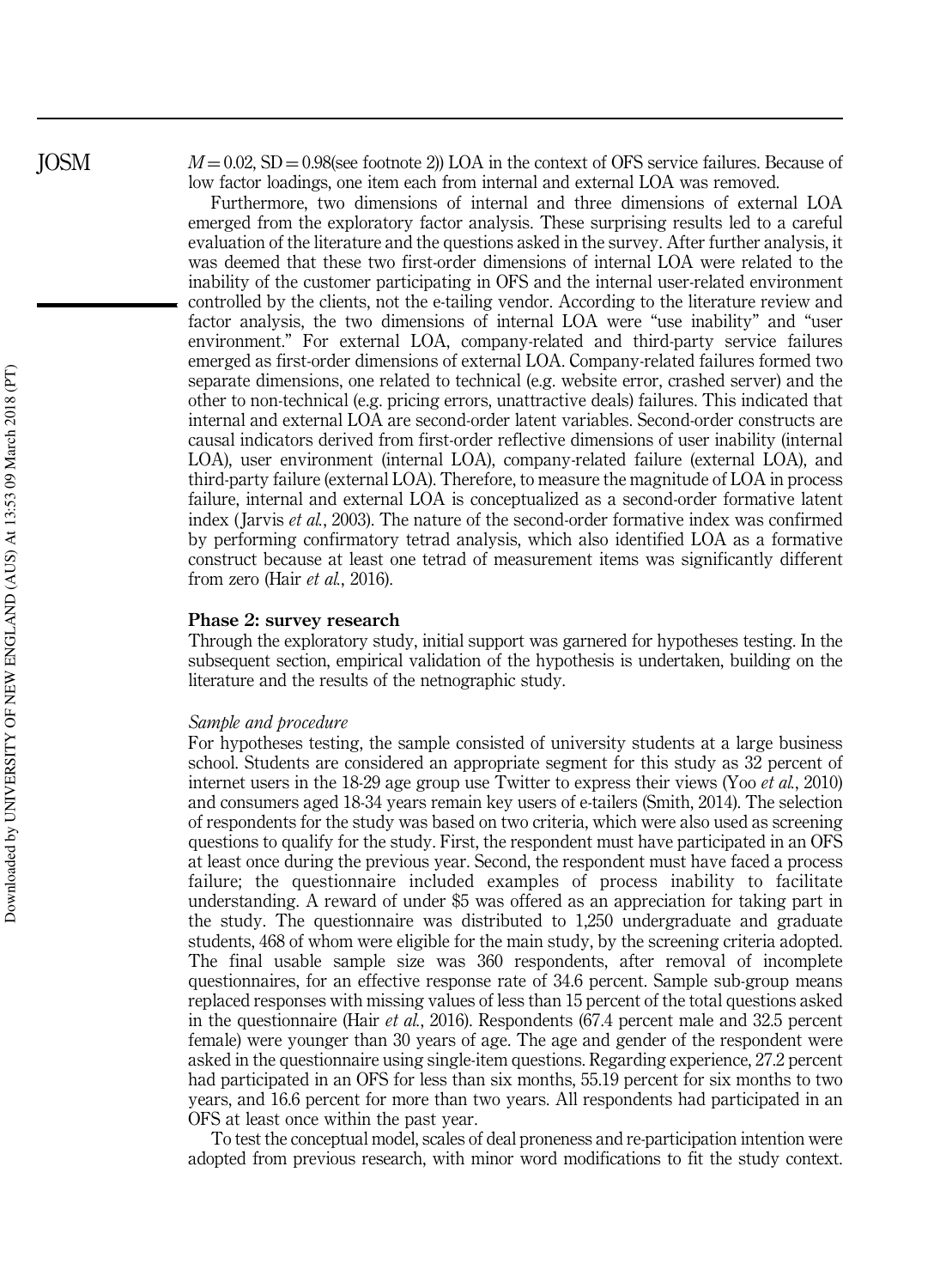Deal proneness (min.  $= -1.82$ , max.  $= 3.00$ ,  $M = -0.03$ , SD  $= 0.97$ ) is measured using Service failures Lichtenstein *et al.*'s (1995) proposed scale after revising it for the context of OFS (Table V). Re-participation intention (min.  $= -0.93$ , max.  $= 2.04$ ,  $M = 0.46$ , SD  $= 0.88$ ) of customers comprised three items that measure intention to participate (not likely/likely, improbable/probable, and impossible/possible; Table V). A scenario[3] on an OFS experience riddled with numerous process failures was included before measuring reparticipation intention. The scenario helped control for brand, product, and service failure experiences. The pleasure dimension of the emotion scale (positive  $= 159$ , negative  $= 201$ ) was used to measure past emotions, followed by a mean-split to divide the data set into positive and negative experiences (Hair *et al.*, 2016; Olney *et al.*, 1991): happy/unhappy, pleased/annoyed, satisfied/unsatisfied, hopeful/despairing, and relaxed/bored. All items used a seven-point Likert scale  $(1 -$  "strongly disagree",  $7 -$  "strongly agree"), which is most conducive for analysis and comparison between different scale items. Age, gender, and experience of participants served as control variables for the study.

Partial least squares structural equation modeling (PLS-SEM) helped analyze the data (Hair *et al.*, 2012). PLS is used because, first, it does not assume normality of distribution and, second, it facilitates the modeling of formative constructs (Hair *et al.*, 2011). A two-step approach is appropriate for modeling second-order formative constructs to measure hierarchical component models such as LOA (Hair *et al.*, 2016). The pilot test did not result in significant changes to the variables in the model.

### *Measurement model*

The measurement model is assessed before the structural model (Hair *et al.*, 2016). For reflective constructs, composite reliability was above 0.7, as Nunnally (1978) recommends for acceptable internal consistency (Table V). Convergent validity denoted by average variance extracted (AVE) was 0.5 and above (Fornell and Larcker, 1981). Discriminant validity is assessed by taking the square root of the AVE, which should be less than the correlation between the other latent variables (Fornell and Larcker, 1981; Hair *et al.*, 2011) (Table V). Both *ex ante* and *ex post* measures are adopted to reduce common method bias (Podsakoff *et al.*, 2003). The *ex ante* approach is implemented by protecting respondent anonymity and defining vague concepts (Podsakoff *et al.*, 2003). Harman's one-factor test is applied to assess common method bias (an *ex post* measure), and there were no problems in the sample (Hume and Sullivan Mort, 2010). For the second-order formative construct, internal and external LOA, multicollinearity is tested using the variance inflation factor, which is less than 3 (Hair *et al.*, 2011). Convergent validity is assessed using redundancy analysis, in which formative items of internal and external LOA were correlated with a global indicator as a proxy for the reflective measurement (Cenfetelli and Bassellier, 2009). The formative construct explained nearly 50 percent variation of the global indicator (Cenfetelli and Bassellier, 2009). Bootstrapping samples (5,000 samples generated from 360 responses) serve to evaluate the significance of the path coefficients and calculate standard errors (Hair *et al.*, 2011).

The  $R^2$  for the complete sample, including negative and positive valence of past emotion, is 24.1 percent. Studies on consumer behavior (e.g. customer loyalty and satisfaction) consider an  $R^2$  of 20 percent and above high (Hair *et al.*, 2016). Furthermore, the Stone-Geisser  $Q^2$  value was greater than zero, and therefore the model has predictive relevance (Hair *et al.*, 2016). The standardized root means square residual is 0.03, which is less than 0.08 and thus considered a good fit (Hu and Bentler, 1999).

### *Results*

*Main effects of deal proneness.* As Table VI (panel A) shows, deal proneness is significantly related to re-participation intention in the next OFS ( $\beta$  = 0.28,  $p$  < 0.01), in support of *H1*. This direct effect of deal proneness brings to the fore the role of deal proneness and explains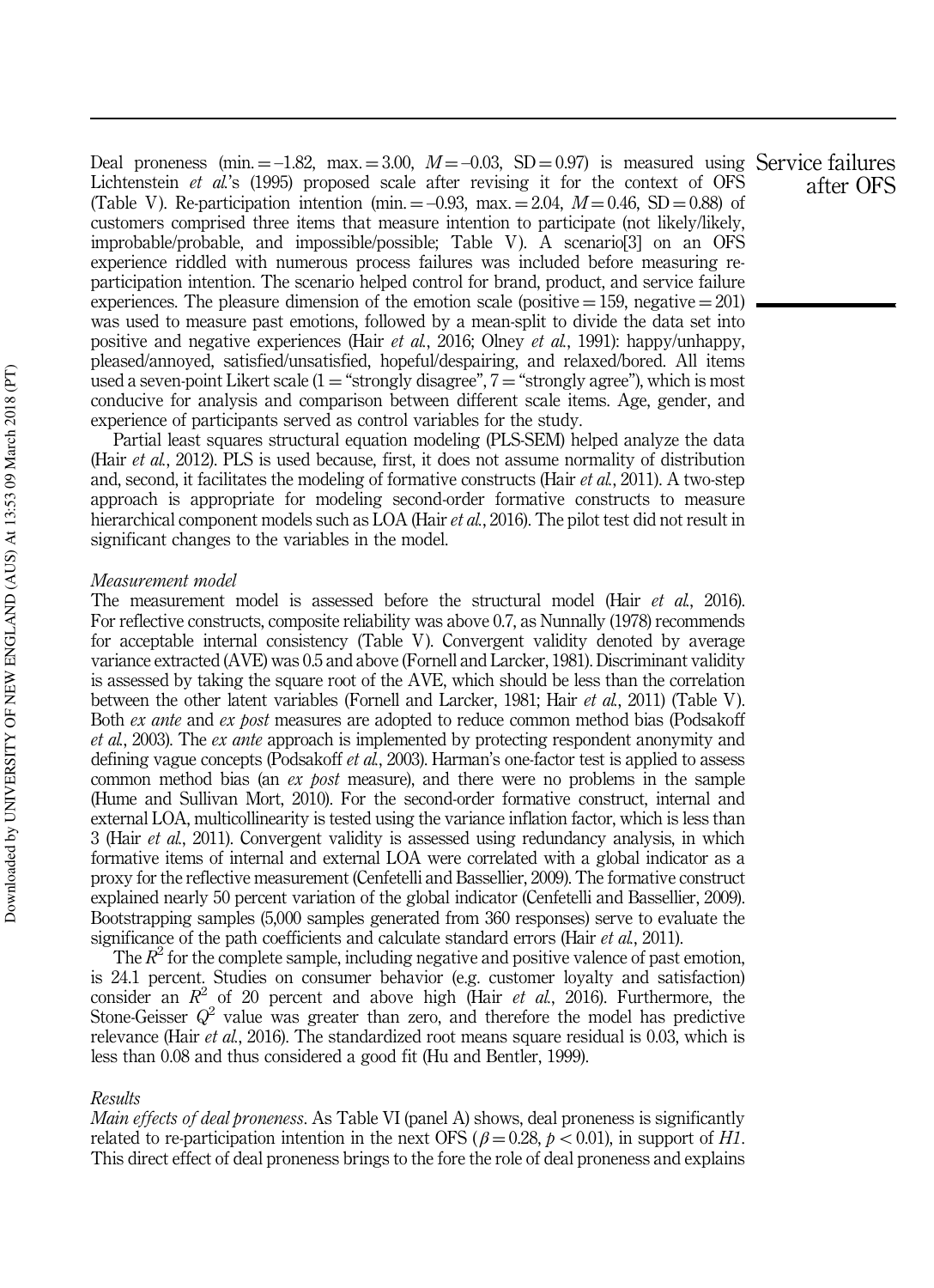| <b>JOSM</b>                                                                                                                                         | Factor loadings | $\frac{0.82}{0.61}$<br>0.87<br>0.61                                                                                                                                                                                              | 0.89<br>0.88                                                                                           | Re-participation<br>intention                       |                                  |                                        |         |                                  |                                 | 0.92      |                                                                                                                                                                                                                                                                                                                                                                                        |
|-----------------------------------------------------------------------------------------------------------------------------------------------------|-----------------|----------------------------------------------------------------------------------------------------------------------------------------------------------------------------------------------------------------------------------|--------------------------------------------------------------------------------------------------------|-----------------------------------------------------|----------------------------------|----------------------------------------|---------|----------------------------------|---------------------------------|-----------|----------------------------------------------------------------------------------------------------------------------------------------------------------------------------------------------------------------------------------------------------------------------------------------------------------------------------------------------------------------------------------------|
|                                                                                                                                                     |                 |                                                                                                                                                                                                                                  |                                                                                                        | Third-<br>party                                     |                                  |                                        |         |                                  | 0.76                            | 0.05      |                                                                                                                                                                                                                                                                                                                                                                                        |
|                                                                                                                                                     |                 |                                                                                                                                                                                                                                  |                                                                                                        | Technical company- Non-technical company<br>related |                                  |                                        |         | 0.74                             | 0.37                            | 0.06      | ce extracted. Factor loadings are for the model deal proneness $\rightarrow$ re-participation intention. Two items of deal proneness were dropped<br>and thus were not included in further analysis. Items were anchored at 1 ("strongly disagree") and 7 ("strongly agree"), except when noted<br>ts square root of AVE. All the variables were included in the model to calculate co |
|                                                                                                                                                     |                 | participating in flash sales and taking advantage of flash sale deals give me a sense of joy<br>sale and take advantage of flash sale deals, I feel that I am getting a good deal                                                |                                                                                                        | related                                             |                                  |                                        | 0.70    | 0.26                             | 0.33                            | 0.14      |                                                                                                                                                                                                                                                                                                                                                                                        |
|                                                                                                                                                     |                 |                                                                                                                                                                                                                                  |                                                                                                        | environment<br>User                                 |                                  | 0.70                                   | 0.13    | 0.21                             | 0.44                            | $0.04\,$  |                                                                                                                                                                                                                                                                                                                                                                                        |
|                                                                                                                                                     |                 |                                                                                                                                                                                                                                  |                                                                                                        | inability<br>User                                   | 0.78                             | 0.48                                   | 0.13    | 0.31                             | 0.37                            | $0.02\,$  |                                                                                                                                                                                                                                                                                                                                                                                        |
|                                                                                                                                                     |                 |                                                                                                                                                                                                                                  |                                                                                                        | proneness<br>Deal                                   | 0.70<br>$-0.01$                  | 0.15                                   | 0.14    | 0.02                             | 0.08                            | 0.18      |                                                                                                                                                                                                                                                                                                                                                                                        |
|                                                                                                                                                     |                 |                                                                                                                                                                                                                                  |                                                                                                        | <b>AVE</b>                                          | 0.49<br>0.60                     | 0.49                                   | 0.50    |                                  | 250<br>950                      | 0.85      |                                                                                                                                                                                                                                                                                                                                                                                        |
|                                                                                                                                                     |                 |                                                                                                                                                                                                                                  |                                                                                                        | Composite<br>reliability                            | $\frac{0.82}{0.86}$              | 0.79                                   | 0.79    | 0.80                             | 0.80                            | 0.94      |                                                                                                                                                                                                                                                                                                                                                                                        |
| Table V.<br>Measurement model:<br>factor loadings of deal<br>proneness and<br>re-participation<br>intention (reliability<br>and validity of scales) | Variable        | 1. Participating and taking advantage of flash sale deals makes me feel good<br>3. I am more likely to buy brands that have promotional deals<br>2. When I participate in flash<br>4. Beyond the money I save,<br>Deal proneness | Re-participation intention<br>2. Improbable/Probable<br>3. Impossible/Possible<br>1. Not likely/Likely | Reflective construct                                | Deal proneness<br>User inability | Technical company-<br>User environment | related | Non-technical company<br>related | Re-participation<br>Third-party | intention | Notes: AVE, average variano<br>because of low factor loading<br>otherwise. Diagonal represent                                                                                                                                                                                                                                                                                          |

Downloaded by UNIVERSITY OF NEW ENGLAND (AUS) At 13:53 09 March 2018 (PT) Downloaded by UNIVERSITY OF NEW ENGLAND (AUS) At 13:53 09 March 2018 (PT)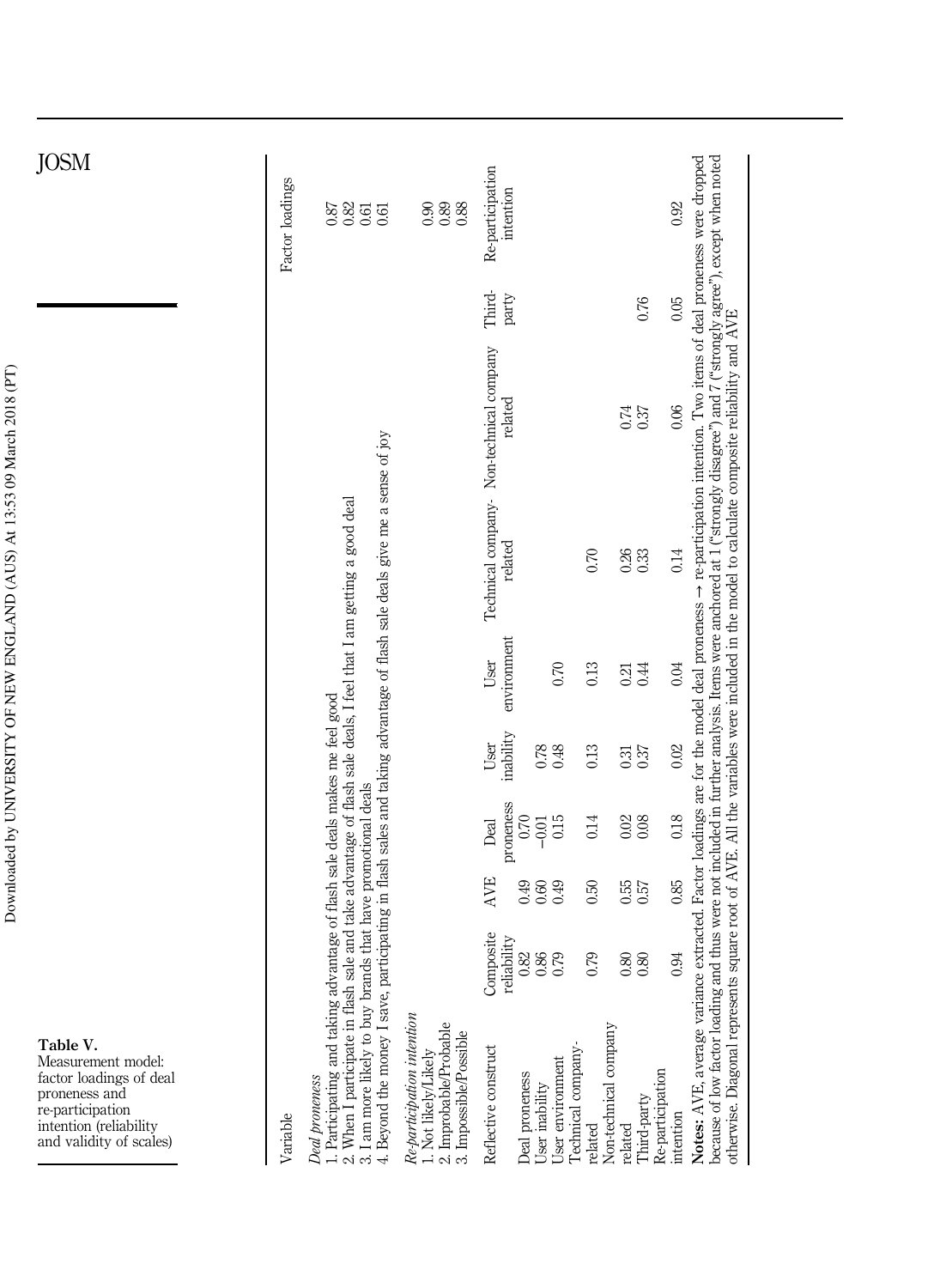| proneness x external<br>Deal<br><b>SOL</b> | $0.13**$         | $\left( H3\right)$                 | $0.20***$<br>$-0.04$                                                                                                                                           |                                                                                                    |                                                                                                                                                                                                                                                                    | Service failures<br>after OFS                                                              |
|--------------------------------------------|------------------|------------------------------------|----------------------------------------------------------------------------------------------------------------------------------------------------------------|----------------------------------------------------------------------------------------------------|--------------------------------------------------------------------------------------------------------------------------------------------------------------------------------------------------------------------------------------------------------------------|--------------------------------------------------------------------------------------------|
|                                            |                  |                                    |                                                                                                                                                                |                                                                                                    |                                                                                                                                                                                                                                                                    |                                                                                            |
| External<br>LOA                            | $0.19***$        |                                    | $0.26***$<br>0.13                                                                                                                                              |                                                                                                    |                                                                                                                                                                                                                                                                    |                                                                                            |
| proneness x internal<br>Deal<br>LOA        | $-0.12**$        | $\left( H2\right)$                 | $-0.14**$<br>$-0.02$                                                                                                                                           | Path coefficient difference (negative past emotion - positive past emotion)                        |                                                                                                                                                                                                                                                                    |                                                                                            |
| Internal<br>LOA                            | $0.12**$         |                                    | $0.23***$<br>$0.17***$                                                                                                                                         |                                                                                                    |                                                                                                                                                                                                                                                                    |                                                                                            |
| proneness<br>Deal                          | $0.28***$        | (H)                                | $\frac{27}{27}$ ***<br>$0.25***$<br>$0.31***$                                                                                                                  |                                                                                                    |                                                                                                                                                                                                                                                                    |                                                                                            |
|                                            | $-0.08*$         |                                    | $-0.09$<br>$-0.09$<br>$-0.07$<br>$-0.01$                                                                                                                       |                                                                                                    |                                                                                                                                                                                                                                                                    |                                                                                            |
| Experience Gender                          | $0.21***$        |                                    | $0.19***$<br>$0.24***$<br>$0.21***$<br>$0.25***$                                                                                                               | $0.23***$ (H5)<br>0.13 (H4)                                                                        |                                                                                                                                                                                                                                                                    |                                                                                            |
| Age                                        | $-0.08$          |                                    | $0.16***$<br>$\frac{0.12}{-0.18***}$<br>0.06                                                                                                                   |                                                                                                    |                                                                                                                                                                                                                                                                    |                                                                                            |
| Independent variable                       | Complete data    | Three-way interaction<br>(PLS-MGA) | $\begin{array}{l} \mbox{Negative emotion}\\ \mbox{Positive emotion}\\ \mbox{Negative emotion}\\ \mbox{Positive emotion}\\ \mbox{Positive emotion} \end{array}$ | Deal proneness x internal<br>LOA x past emotion<br>Deal proneness x external<br>LOA x past emotion | Notes: The latent scores were generated for each variable to calculate the regression coefficient, including deal proneness, internal LOA, and external LOA. Each<br>single indicator after generating latent scores. * $p < 0.1$ ; ** $p < 0.05$ ; *** $p < 0.01$ | Effect of deal                                                                             |
| Dependent<br>variable                      | Re-participation | intention                          |                                                                                                                                                                |                                                                                                    | variable was included as a                                                                                                                                                                                                                                         | proneness on<br>re-participation<br>intention and<br>interaction effect of<br>LOA and past |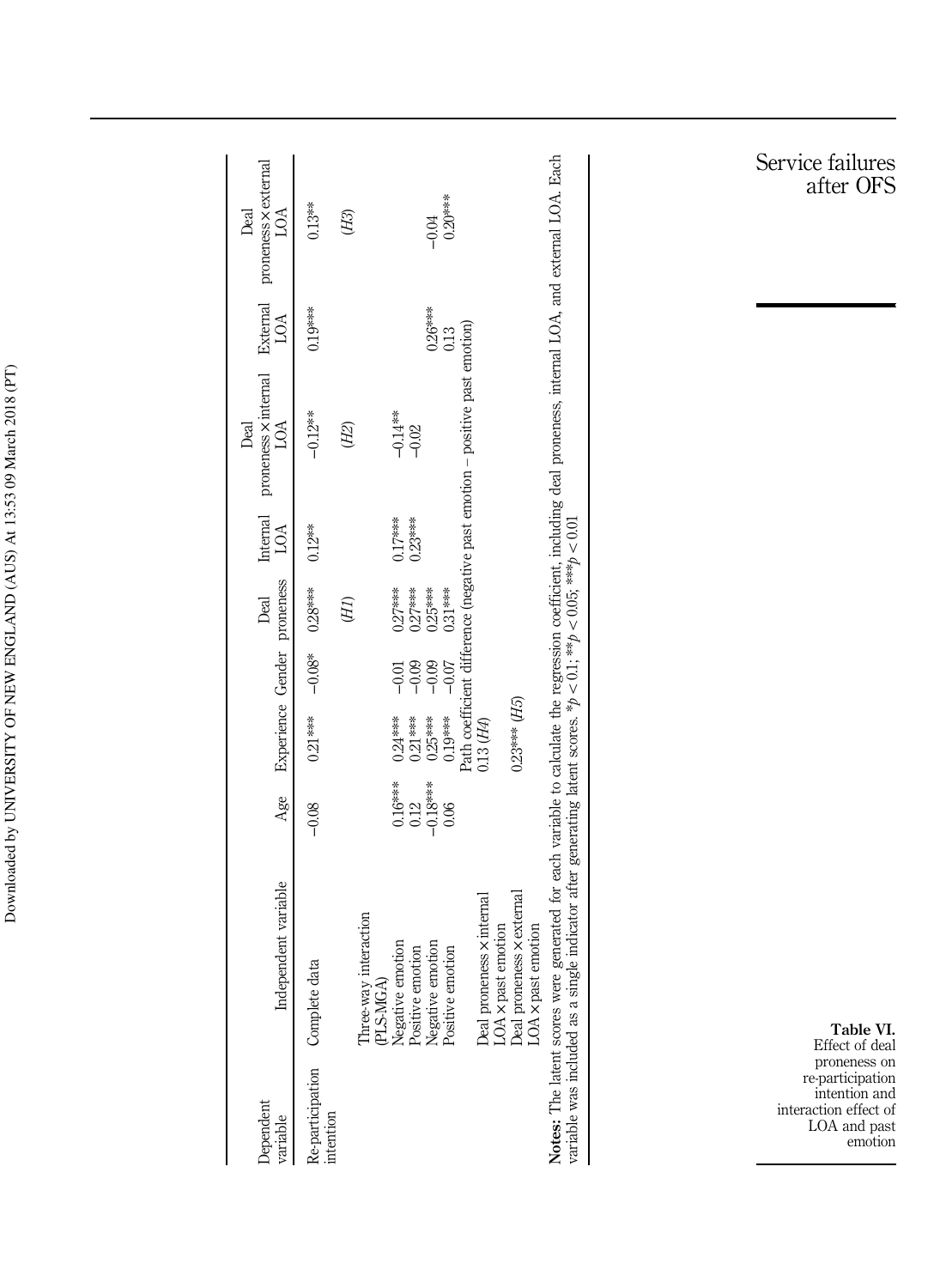why even after repeated failures in an OFS, customers participate again. Therefore, a deal-prone consumer experiences a higher level of re-participation intention than a non-deal-prone consumer who experiences service failure.

*Two-way interaction of internal LOA*. The results confirm the hypothesized interaction between deal proneness and internal LOA ( $\beta = -0.12$ ,  $p < 0.05$ ); therefore, *H2* is supported. An increase in the magnitude of internal failure decreases the variation in re-participation (Figure 4). Internal LOA acts as a negative moderator in the relationship between deal proneness and re-participation intention. As in SSTs, the customer is responsible for the process and thus has a significant share of decision making in the complete purchase process. This is not surprising, as in the case of positive accomplishment, customers with internal LOA show a greater sense of achievement than those with external LOA (Rotter, 1966). Similarly, in cases of adverse events, customers with internal LOA show greater remorse than those with external LOA. As discussed previously, in the case of internal LOA, customers lose their self-confidence and show less participation because of incapability, especially in SSTs in which they play a major role (Harris *et al.*, 2006).

*Two-way interaction of external LOA*. In support of *H3*, external LOA positively moderates ( $\beta = 0.13$ ,  $p < 0.05$ ) the relationship between deal proneness and re-participation intention, such that an increase in the magnitude of external failure enhances the variability in the relationship between deal proneness and re-participation intention (Figure 4). The results of external LOA are consistent with those of Van Vaerenbergh *et al.* (2014), who posit that if a vendor violates the moral code, customers will attribute failure to the company. They show this with diminished path coefficient values as compared with our deal proneness measure. Because company-related failure is widely condemned in OFS, customers know the mistake is caused by the external agency and tend to be confident



Figure 4. Interaction effect of deal proneness and LOA for negative and positive past emotion

**Notes:** (a) Three-way interaction effect of deal proneness LOA negative past emotion; (b) three-way interaction effect of deal proneness LOA positive past emotion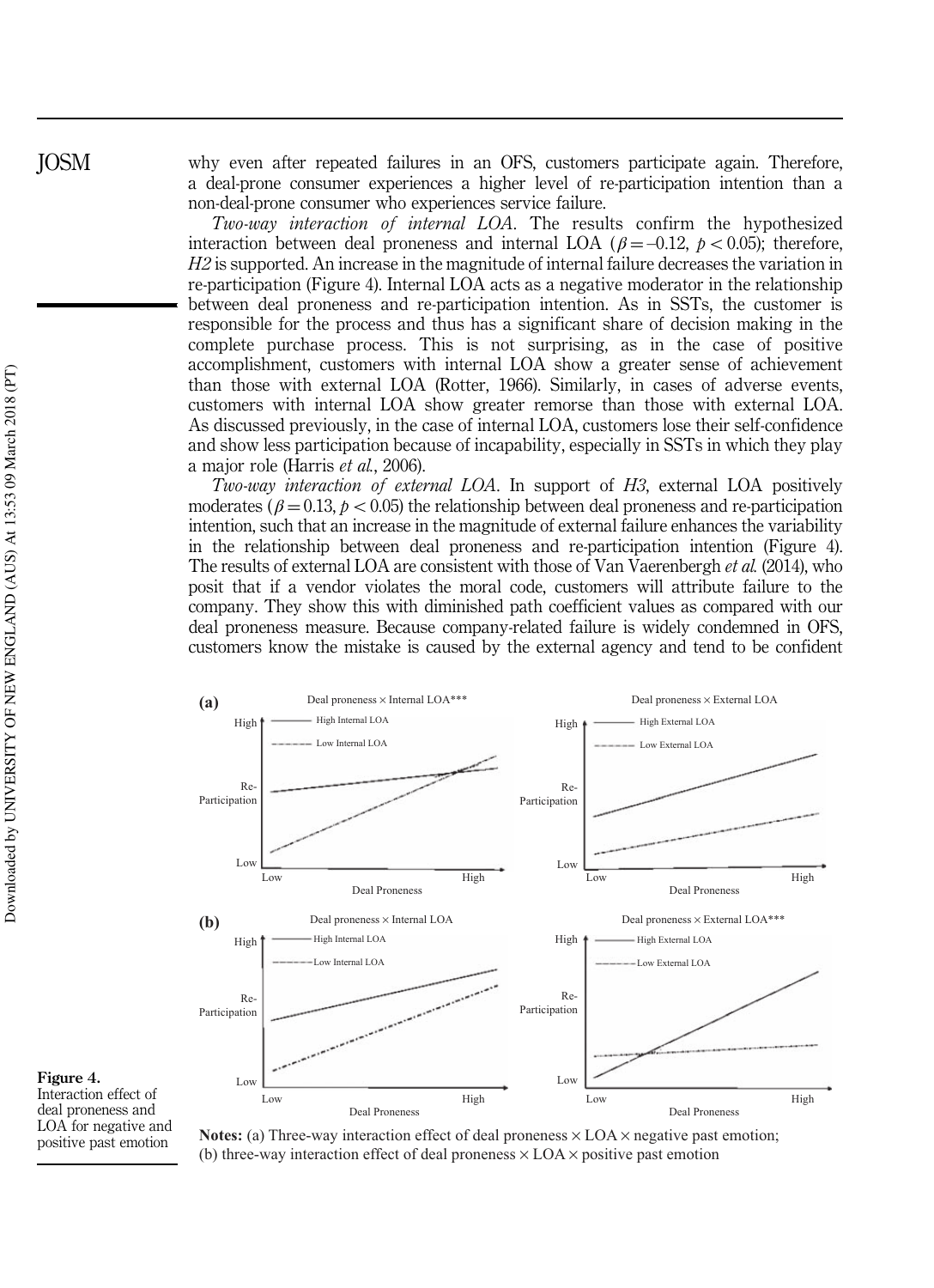about their capability. As such, they are likely to try to participate again to reaffirm their Service failures capability. Relationship management literature shows that consumers are ready to give a company another chance even after service failure because of the belief that it was a one-time event (Palmer and Bejou, 2016). Moreover, according to the current results, when external failure is high in magnitude, customers show a higher level of re-participation intention. This is surprising, as the high magnitude of service failure should deter deal-immune customers from participating further because they are not sure if the psychological loss suffered is justifiable for the deal they are getting. In contrast, deal-prone customers will take another chance because they see higher perceived value in the stated price than its actual price (Buil *et al.*, 2013).

*Three-way interaction of deal proneness, LOA, and past emotion*. PLS-MGA (multi-group analysis) tested the three-way interaction; the results show differences between internal and external LOA (Table VI, three-way interaction). After service failure, the impact of the interaction between deal proneness and internal LOA is diminished and turns negative in the case of negative past emotion, but in the case of positive past feelings, it becomes nonsignificant ( $\beta_{\text{negative}} = -0.14$ ,  $p < 0.05$ ;  $\beta_{\text{positive}} = -0.02$ , NS), consistent with *H4*. As discussed previously, however, a negative experience with internal LOA has a more detrimental impact, as the customer loses his or her self-confidence (Heidenreich *et al.*, 2014; Orsingher *et al.*, 2016). According to the PLS-MGA, however, the difference in the interaction of deal proneness, internal LOA, and positive past emotion is nonsignificant (deal proneness  $\times$  internal LOA  $\times$  past emotion;  $\beta = 0.13$ , NS).

In the case of external LOA, after a service failure, the impact of deal proneness is diminished but remains positive in the case of positive past emotions and turns nonsignificant in the case of negative past feelings ( $\beta_{\text{negative}} = -0.04$ , NS;  $\beta_{\text{positive}} = 0.20$ ,  $p < 0.01$ ). In the case of external LOA, customers' positive past emotions overpower the psychological hassle faced and are significantly different from consumer behavior from negative past emotions because consumers believe the failure is not their fault but that of the external source  $(H_2)$ . For the deals and discounts they are getting, they offset the loss faced by preparing a mental model that weighs the perceived value they are getting from the present transaction. Thus, *H5* (deal proneness  $\times$  external LOA  $\times$  past emotion;  $\beta = 0.23$ ,  $p < 0.05$ ) is supported.

### Discussion

OFS are examples of new forms of online business models through which customers can buy products at higher perceived value than stated price (Webster, 1965). After a customer faces an online service failure, it is important to understand the process behind re-participation and causal attribution. This research is the first to examine the impact of deal proneness on re-participation intention in the novel context of OFS using netnography followed by survey research. In addition, it investigates the role of LOA (internal and external) and past emotions (positive and negative). The findings show that in contrast with the literature, deal-prone customers are more likely to ignore their previous dissatisfactory experience and participate again in OFS; the intent to re-participate is more prominent in deal-prone customers who faced service failure due to external rather than internal LOA; and customers who belong to the sub-group of high deal proneness, external LOA, and positive past emotion show positive re-participation intention, while the high-deal-prone, internal LOA, and negative past emotion sub-group shows reduced re-participation intention.

### *Theoretical contributions*

This study provides contributions to the theory in service literature, especially in the areas related to online service failures and attributions after failure. First, this study introduces

after OFS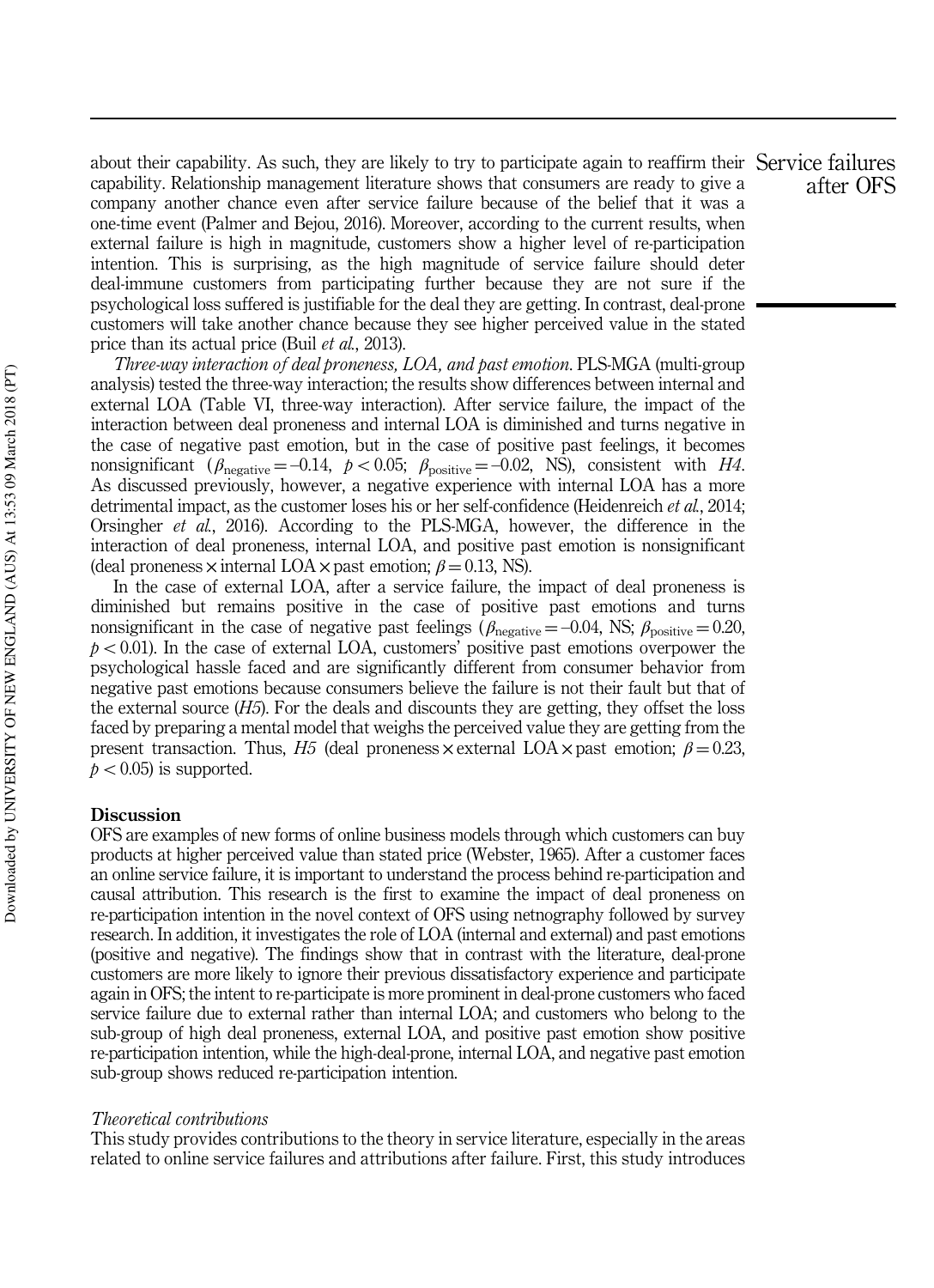the concept of OFS as a new context to investigate the role of deals and discounts after service failures. Similar to previous literature on customers' experience of deal proneness by using coupons, rebates, and cents-off deals, the study shows that deal proneness is a pertinent construct to examine in an OFS context as well. The study confirms that deal-prone customers ignore service failures to re-participate again in OFS; this is contingent, however, on whom they hold responsible for their failure along with their past emotions.

Second, this study is one of the first to conceptualize the dimension of internal and external LOA as a second-order formative construct; the multi-method study provides several insights in this domain. These measures stem from the use of netnography, which assisted in examining internal LOA, a largely ignored factor in the literature because of limited ways to measure it. This aided understanding of consumer behavior in failures attributed to customers' inability and the user environment in which they are embedded and its adverse effect on re-participation intention. In addition, both internal and external LOA affect the relationship between deal proneness and reparticipation intention, but in opposite directions, as Figure 4 shows. Thus, this study throws light on the negative effect of internal LOA, as opposed to external causal factors affecting failure, and adds to conceptual advances in an under-explored area. Furthermore, with an emphasis on LOA related to internal factors, this study urges researchers to scrutinize this previously unexplored dimension not only in OFS but in other service failure contexts as well.

Finally, regarding the role of past emotions experienced, the effect of internal LOA is exacerbated if the emotion is negative, thus further decreasing purchase intention. This finding serves as a warning to e-tailers organizing OFS that the customers with internal LOA should be helped so that they can overcome the inability and negative emotion. However, in the case of positive past emotions coupled with external LOA, customers show a high inclination to participate again as though service failure never occurred in the first place.

### *Managerial implications*

The findings have several implications with regard to whom marketing managers of e-tailers should target to increase sales after service failures in OFS. First, managers should target customers with high deal proneness. This segment tends to ignore the service failure to take advantage of the monetary benefits derived from the online deals and discounts. The sense of urgency created by the limited time window triggers impulsive buying behavior, leading to repeat purchases.

Second, the netnography study elaborates on various failure attributions, including the self, internal user environment, company (technical and non-technical), and third-parties, thus offering managerial insights. Managers should make an effort to assess which type of service failure the customer faced. Doing so will aid in designing the re-targeting strategy for that customer. This can be done by including a feedback section enumerating different service failures that the netnographic study revealed.

Third, the interaction effects indicate that customer segments with attribution to internal failure show low re-participation intention during the next OFS. This segment of consumers represents a lost opportunity and should be encouraged to re-participate by the e-tailer. Follow-up calls and personalized online help from the e-tailer to alleviate their concerns and help them re-participate can encourage these customers to re-participate. The segment of consumers who faced service failure but had an overall positive experience are likely to come back for their next purchase. Finally, marketers using the OFS business model should target customers with high attribution to external failure with positive past emotions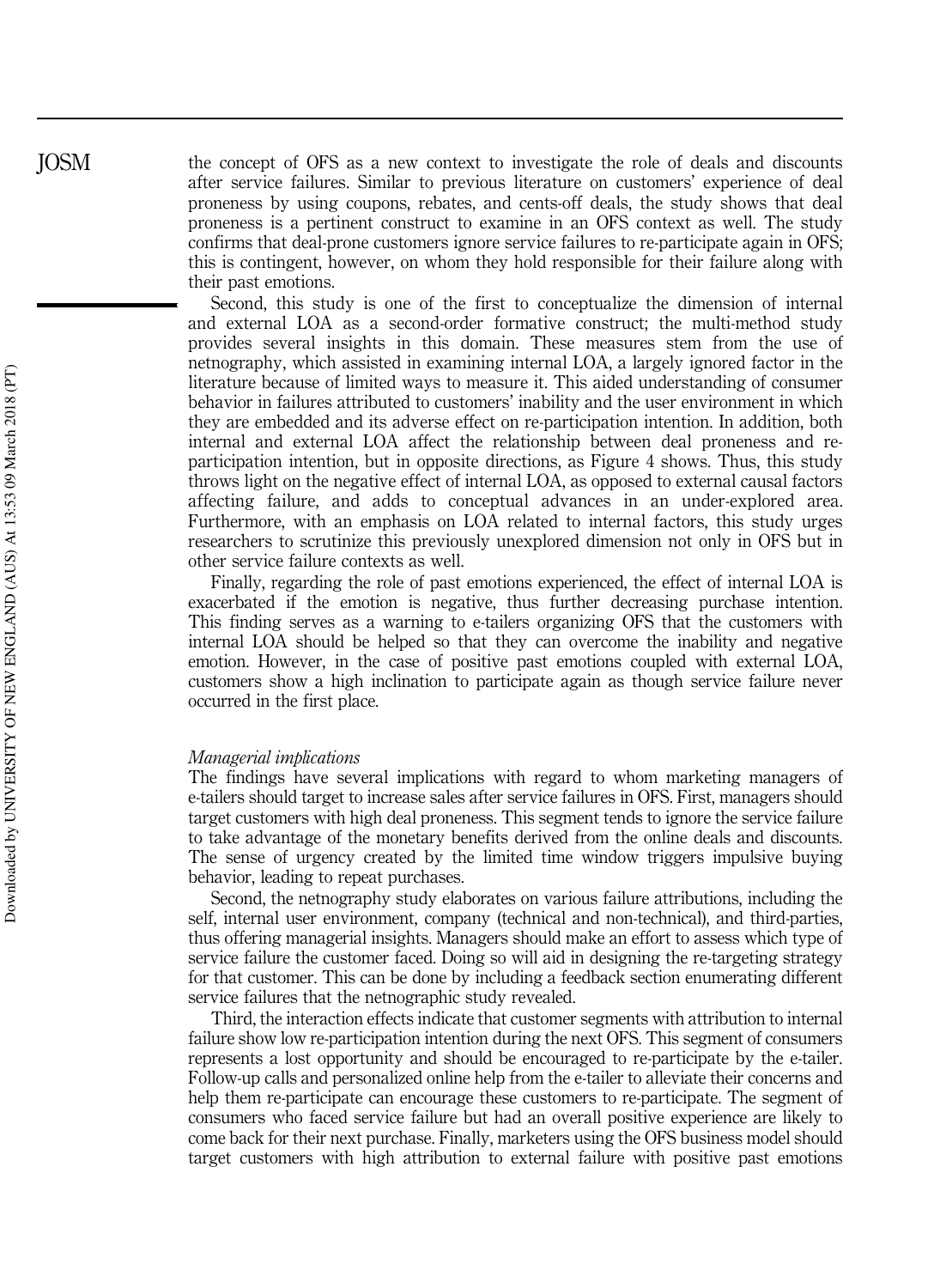because these customers, though they faced failure, were successful in cracking the deal. Service failures Table VII presents some specific scenarios and the associated managerial recommendations building on this discussion. after OFS

### *Limitations and future research directions*

This work has a few limitations that, in turn, provide directions for future research. Process and product failures are two integral parts of service failure typology. The role of attribution in product-related failure also involves the manufacturer of the product, which is beyond the scope of this study but could be explored in future research. In addition, this study explored how psychological burden during process failures leads to financial losses for e-tailers, but some services are more customized to the individual, and even slight negligence can result in high service failure. Methodologically, the segment chosen for the survey analysis is university students, though the pilot study using Twitter gives evidence of the role of deals and discounts in OFS service failure. Future studies could examine other segments such as employees.

Despite these limitations, this study serves as a foundation to encourage additional research in the area of OFS. Future studies could explore the impact of deal proneness on different customer segments: customers experiencing success, customers experiencing

| Tweet                                                                                                                                                                     | Scenario                                                                                                   | Relevant<br>variables                                          | <b>Expected future</b><br>consumer behavior                                                                                    | Recommended managerial<br>action                                                                                                                                                                                                              |
|---------------------------------------------------------------------------------------------------------------------------------------------------------------------------|------------------------------------------------------------------------------------------------------------|----------------------------------------------------------------|--------------------------------------------------------------------------------------------------------------------------------|-----------------------------------------------------------------------------------------------------------------------------------------------------------------------------------------------------------------------------------------------|
| [] tried several<br>time through<br>flipkart but failed<br>thrice and need the<br>same pls guide me                                                                       | Customer is facing Deal proneness,<br>difficulty in<br>purchasing and<br>needs help                        | internal LOA,<br>and negative<br>experience                    | Negative future<br>participation<br>intention                                                                                  | This customer represents<br>a lost opportunity and<br>should be motivated to<br>re-participate by follow-up<br>calls and personalized<br>online help                                                                                          |
| [] server is down<br>and amazon does<br>not have in stock<br>making it difficult<br>to purchase $[\dots]$                                                                 | Customer is facing<br>service failure<br>related to<br>stockouts                                           | Deal proneness,<br>external LOA,<br>and negative<br>experience | Ignore negative<br>experience as<br>customer is not<br>responsible for the<br>non-monetary<br>failure                          | This customer thinks<br>company is responsible for<br>the failure, in this scenario,<br>managers should assume<br>customer is deal prone and<br>re-target with better deals<br>and discount                                                   |
| Finally nailed one,<br>feeling<br>accomplished and<br>great being the few<br>ones in the rush of<br>millions                                                              | Customer was<br>successful in<br>purchasing the<br>product and feels<br>accomplishment                     | Deal proneness,<br>internal LOA,<br>and positive<br>experience | No impact of<br>previous failure on<br>future participation<br>intent                                                          | Although this customer<br>faced service failure, he/<br>she has an overall positive<br>experience and therefore is<br>more likely to come back<br>for next purchase. Thus,<br>managers should continue<br>to communicate with the<br>customer |
| <b>Finally Purchased</b><br>@xiaomi #Redmi1S<br>from @Flipkart one<br>of lucky 40,000<br>customers who<br>were able to<br>purchase. Thank<br>you @Flipkart and<br>@xiaomi | Customer was<br>successful in<br>purchasing the<br>product and<br>shows gratitude<br>toward the<br>company | Deal proneness,<br>external LOA,<br>and positive<br>experience | Highly likely to<br>participate again<br>even after<br>experiencing a<br>service failure due to<br>past positive<br>experience | This customer had<br>positive experience and<br>acknowledges the<br>company in his/her<br>positive customer journey.<br>Managers should make<br>efforts to continue this<br>relationship by thanking<br>these customers                       |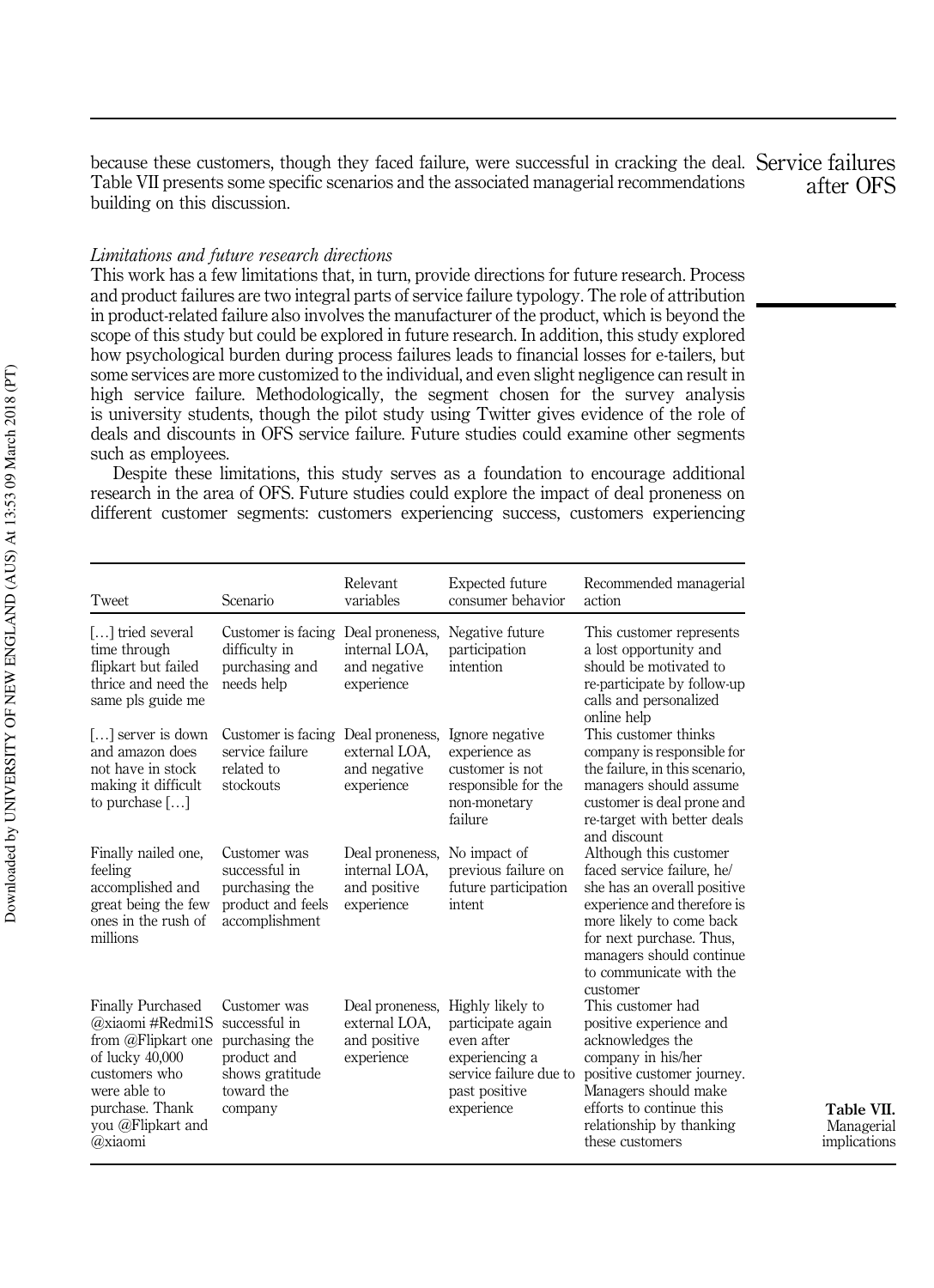failure, or customers with no experience with the service provider. To ensure the external validity of the model, investigations across developed and emerging economies would also help differentiate how cultural dimensions influence consumer behavior in OFS.

### Notes

- 1. Internal and external LOA can be conceptualized in two ways: first, as a two-by-two matrix, as both internal and external LOA happen together but in varying magnitudes, and second, as a continuum, in which LOA is a single construct ranging from internal LOA to external LOA. During OFS events, customers might be first-time purchasers but also face a stockout situation; thus, the failure could be classified as both internal and external LOA. This work conceptualizes internal and external LOA as separate constructs, to explore their opposing impacts on re-participation.
- 2. Standardized values as generated from partial least squares.
- 3. Scenario: your previous experience of trying to buy a mobile phone during a flash sale was very disappointing. A Chinese brand had tied up with an Indian e-commerce company and had announced a flash sale of just smart phones at an unbelievable price. You had spent almost the entire day trying to buy a handset. You had faced problems such as server not available, website not responding, server timeout, unable to reach the right link and finally the server of the e-commerce company had crashed. You were very disappointed. Now the same e-commerce company has announced a "new flash sale" once again only on mobiles at an unbelievable price. However, this time it is for a different model of smart phone.

### References

- Albrecht, A.K., Walsh, G. and Beatty, S.E. (2017), "Perceptions of group versus individual service failures and their effects on customer outcomes: the role of attributions and customer entitlement", *Journal of Service Research*, Vol. 20 No. 2, pp. 1-16.
- Bagozzi, R.P., Gopinath, M. and Nyer, P.U. (1999), "The role of emotions in marketing", *Journal of the Academy of Marketing Science*, Vol. 27 No. 2, pp. 184-206.
- Belk, R.W. (2013), "Extended self in a digital world", *Journal of Consumer Research*, Vol. 40 No. 3, pp. 477-500.
- Blei, D.M., Ng, A.Y. and Jordan, M.I. (2003), "Latent Dirichlet allocation", *Journal of Machine Learning Research*, Vol. 3, pp. 993-1022.
- Buil, I., de Chernatony, L. and Montaner, T. (2013), "Factors influencing consumer evaluations of gift promotions", *European Journal of Marketing*, Vol. 47 Nos 3/4, pp. 574-595.
- Cenfetelli, R.T. and Bassellier, G. (2009), "Interpretation of formative measurement in information systems research", *Management Information System Quarterly*, Vol. 33 No. 4, pp. 689-707.
- Chang, H.H., Tsai, Y., Wong, K.H., Wang, J.W. and Cho, F.J. (2015), "The effects of response strategies and severity of failure on consumer attribution with regard to negative word-of-mouth", *Decision Support Systems*, Vol. 71, pp. 48-61.
- Clark, R.A., Zboja, J.J. and Goldsmith, R.E. (2013), "Antecedents of coupon proneness: a key mediator of coupon redemption", *Journal of Promotion Management*, Vol. 19 No. 2, pp. 188-210.
- Corley, K.G. and Gioia, D.A. (2004), "Identity ambiguity and change in the wake of a corporate spin-off", *Administrative Science Quarterly*, Vol. 49 No. 2, pp. 173-208.
- Dabholkar, P.A. and Spaid, B.I. (2012), "Service failure and recovery in using technology-based self-service: effects on user attributions and satisfaction", *Service Industries Journal*, Vol. 32 No. 9, pp. 1415-1432.
- Diamantopoulos, A. and Winklhofer, H.M. (2001), "Index construction with formative indicators: an alternative to scale development", *Journal of Marketing Research*, Vol. 38 No. 2, pp. 269-277.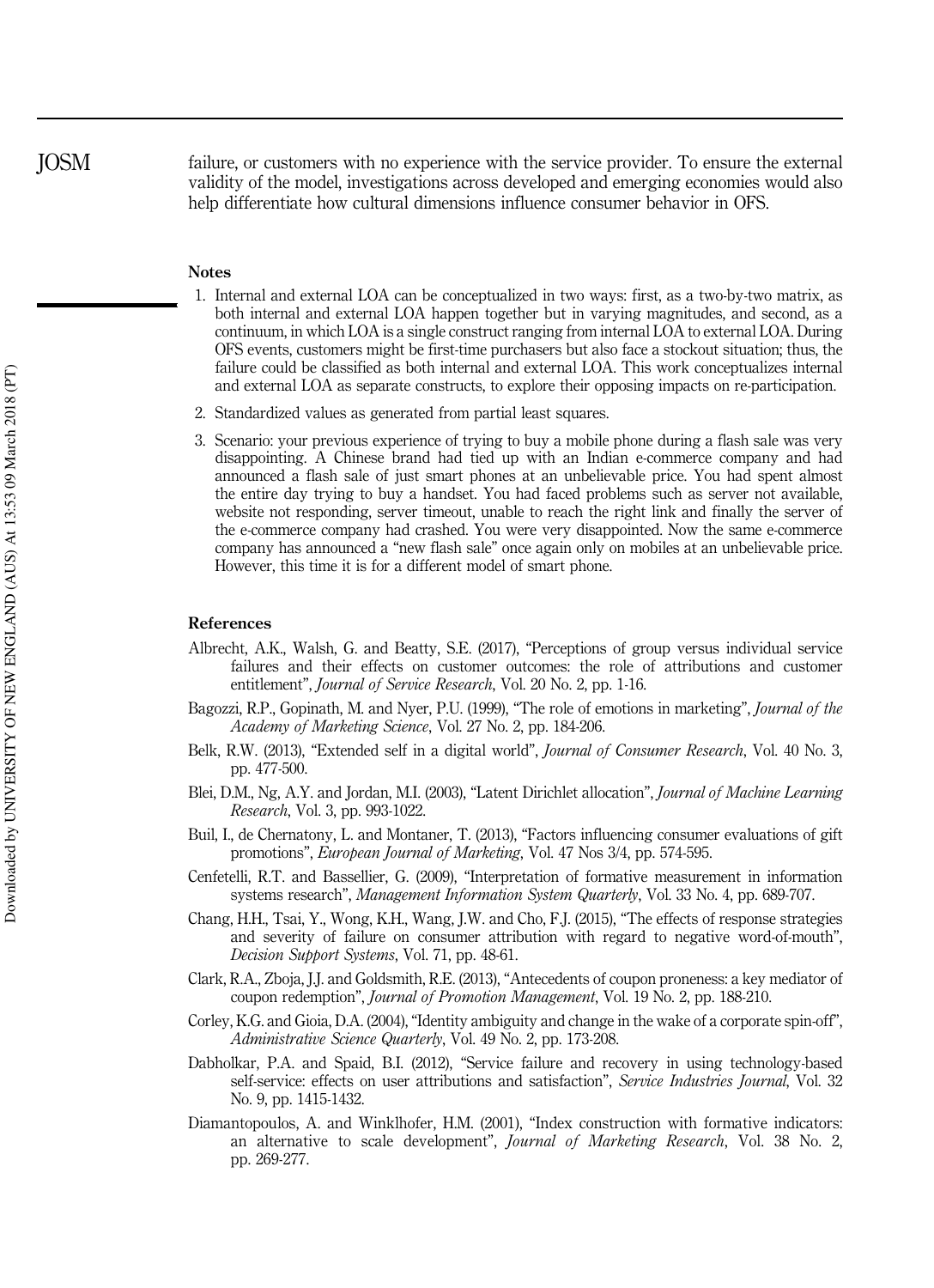- Dong, B., Sivakumar, K., Evans, K.R. and Zou, S. (2016), "Recovering coproduced service failures Service failures antecedents, consequences, and moderators of locus of recovery", *Journal of Service Research*, Vol. 19 No. 3, pp. 291-306. after OFS
- Forbes, L.P., Kelley, S.W. and Hoffman, K.D. (2005), "Typologies of e-commerce retail failures and recovery strategies", *Journal of Services Marketing*, Vol. 19 No. 5, pp. 280-292.
- Fornell, C. and Larcker, D.F. (1981), "Evaluating structural equation models with unobservable variables and measurement error", *Journal of Marketing Research*, Vol. 18 No. 1, pp. 39-50.
- Gelbrich, K. (2011), "I have paid less than you! The emotional and behavioral consequences of advantaged price inequality", *Journal of Retailing*, Vol. 87 No. 2, pp. 207-224.
- Goles, T., Rao, S.V., Lee, S. and Warren, J. (2009), "Trust violation in electronic commerce: customer concerns and reactions", *Journal of Computer Information Systems*, Vol. 49 No. 4, pp. 1-9.
- Grewal, D., Roggeveen, A.L., Compeau, L.D. and Levy, M. (2012), "Retail value-based pricing strategies: new times, new technologies, new consumers", *Journal of Retailing*, Vol. 88 No. 1, pp. 1-6.
- Gustafson, K. (2015), "Cyber Monday: why retailers can't keep their sites from crashing", available at: www.cnbc.com/2015/11/30/cyber-monday-why-retailers-cant-keep-their-sites-from-crashing. html (accessed August 5, 2017).
- Hair, J.F., Ringle, C.M. and Sarstedt, M. (2011), "PLS-SEM: indeed a silver bullet", *Journal of Marketing Theory and Practice*, Vol. 19 No. 2, pp. 139-152.
- Hair, J.F., Hult, G.T.M., Ringle, C.M. and Sarstedt, M. (2016), *A Primer on Partial Least Squares Structural Equation Modeling (PLS-SEM)*, Sage, Thousand Oaks, CA.
- Hair, J.F., Sarstedt, M., Ringle, C.M. and Mena, J.A. (2012), "An assessment of the use of partial least squares structural equation modeling in marketing research", *Journal of the Academy of Marketing Science*, Vol. 40 No. 3, pp. 414-433.
- Harris, K.E., Grewal, D., Mohr, L.A. and Bernhardt, K.L. (2006), "Consumer responses to service recovery strategies: the moderating role of online versus offline environment", *Journal of Business Research*, Vol. 59 No. 4, pp. 425-431.
- Heider, F. (1958), *The Psychology of Interpersonal Relations*, Wiley, New York, NY.
- Heidenreich, S., Wittkowski, K., Handrich, M. and Falk, T. (2014), "The dark side of customer co-creation: exploring the consequences of failed co-created services", *Journal of the Academy of Marketing Science*, Vol. 43 No. 3, pp. 279-296.
- Hennig-Thurau, T., Groth, M., Paul, M. and Gremler, D.D. (2006), "Are all smiles created equal? How emotional contagion and emotional labor affect service relationships", *Journal of Marketing*, Vol. 70 No. 3, pp. 58-73.
- Hoffman, K.D., Kelley, S.W. and Rotalsky, H.M. (2016), "Retrospective: tracking service failures and employee recovery efforts", *Journal of Services Marketing*, Vol. 30 No. 1, pp. 7-10.
- Holloway, B.B. and Beatty, S.E. (2003), "Service failure in online retailing a recovery opportunity", *Journal of Service Research*, Vol. 6 No. 1, pp. 92-105.
- Hu, L. and Bentler, P.M. (1999), "Cutoff criteria for fit indexes in covariance structure analysis: conventional criteria versus new alternatives", *Structural Equation Modeling: A Multidisciplinary Journal*, Vol. 6 No. 1, pp. 1-55.
- Hu, M. and Liu, B. (2004), "Mining opinion features in customer reviews", *Proceedings of Nineteenth National Conference on Artificial Intelligence, AAAI*, *San Jose, CA*, pp. 755-760.
- Hume, M. and Sullivan Mort, G. (2010), "The consequence of appraisal emotion, service quality, perceived value and customer satisfaction on repurchase intent in the performing arts", *Journal of Services Marketing*, Vol. 24 No. 2, pp. 170-182.
- Iglesias, V. (2009), "The attribution of service failures: effects on consumer satisfaction", *Service Industries Journal*, Vol. 29 No. 2, pp. 127-141.
- Isabella, L.A. (1990), "Evolving interpretations as a change unfolds: how managers construe key organizational events", *Academy of Management Journal*, Vol. 33 No. 1, pp. 7-41.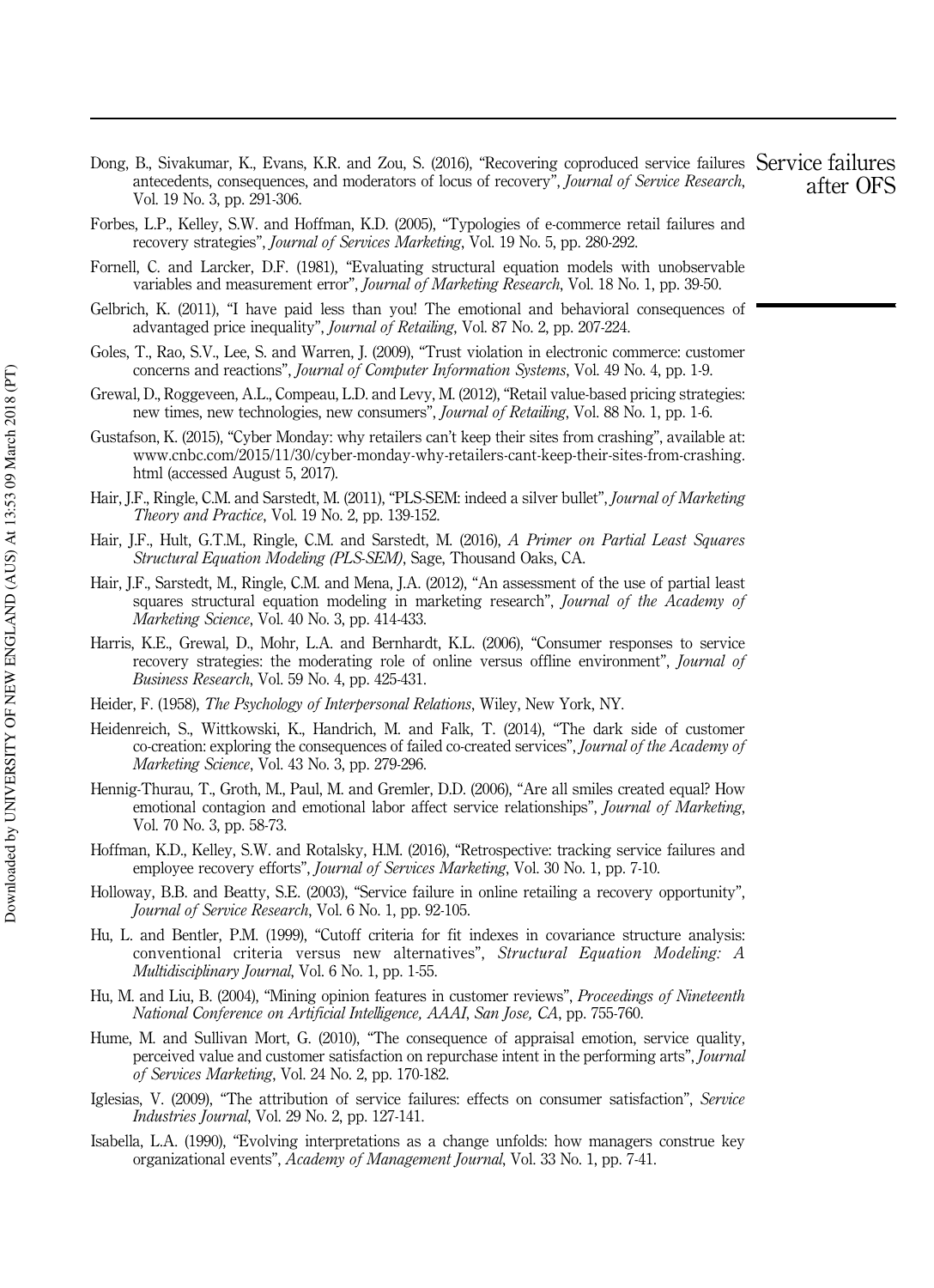- Jarvis, C.B., MacKenzie, S.B. and Podsakoff, P.M. (2003), "A critical review of construct indicators and measurement model misspecification in marketing and consumer research", *Journal of Consumer Research*, Vol. 30 No. 2, pp. 199-218.
- Kaplan, M. (2016), "Sales report: 2016 Thanksgiving Day, Black Friday, Cyber Monday", available at: www.practicalecommerce.com/Sales-Report-2016-Thanksgiving-Day-Black-Friday-Cyber-Monday (accessed August 5, 2017).
- Keaveney, S.M. (1995), "Customer switching behavior in service industries: an exploratory study", *Journal of Marketing*, Vol. 59 No. 2, pp. 71-82.
- Kelley, H.H. (1973), "The processes of causal attribution", *American Psychologist*, Vol. 28 No. 2, pp. 107-128.
- Kozinets, R.V. (2002), "The field behind the screen: using netnography for marketing research in online communities", *Journal of Marketing Research*, Vol. 39 No. 1, pp. 61-72.
- Kozinets, R.V. (2015), *Netnography: Redefined*, Sage, London.
- Lefcourt, H.M., Von Baeyer, C.L., Ware, E.E. and Cox, D.J. (1979), "The multidimensional-multi attributional causality scale: the development of a goal specific locus of attribution scale", *Canadian Journal of Behavioral Science*, Vol. 11 No. 4, pp. 286-304.
- Levenson, H. (1974), "Activism and powerful others: distinctions within the concept of internal-external control", *Journal of Personality Assessment*, Vol. 38 No. 4, pp. 377-383.
- Lichtenstein, D.R., Netemeyer, R.G. and Burton, S. (1990), "Distinguishing coupon proneness from value consciousness: an acquisition-transaction utility theory perspective", *Journal of Marketing*, Vol. 54 No. 3, pp. 54-67.
- Lichtenstein, D.R., Netemeyer, R.G. and Burton, S. (1995), "Assessing the domain specificity of deal proneness: a field study", *Journal of Consumer Research*, Vol. 22 No. 3, pp. 314-326.
- McColl-Kennedy, J.R. and Smith, A.K. (2006), "Customer emotions in service failure and recovery encounters", *Research on Emotion in Organizations: Individual and Organizational Perspectives on Emotion Management and Display*, in Zerbe, W.J., Ashkanasy, N. and Hartel, C.E. (Eds) Elsevier, Amsterdam, pp. 237-268.
- Meuter, M.L., Ostrom, A.L., Bitner, M.J. and Roundtree, R. (2003), "The influence of technology anxiety on consumer use and experiences with self-service technologies", *Journal of Business Research*, Vol. 56 No. 11, pp. 899-906.
- Nijssen, E.J., Schepers, J. and Belanche, D. (2016), "Why did they do it? How customers' self-service technology introduction attributions affect the customer-provider relationship", *Journal of Service Management*, Vol. 27 No. 3, pp. 276-298.
- Nunnally, J. (1978), *Psychometric Methods*, McGraw-Hill, New York, NY.
- Olney, T.J., Holbrook, M.B. and Batra, R. (1991), "Consumer responses to advertising: the effects of ad content, emotions, and attitude toward the ad on viewing time", *Journal of Consumer Research*, Vol. 17 No. 4, pp. 440-453.
- Orsingher, C., Hogreve, J. and Ordanini, A. (2016), "Building on the past: advancing theory in services through meta-analysis", *Journal of Service Management*, Vol. 27 No. 1, pp. 37-42.
- Palmer, A. and Bejou, D. (2016), "Retrospective: service failure and loyalty: an exploratory empirical study of airline customers", *Journal of Services Marketing*, Vol. 30 No. 5, pp. 480-484.
- Parasuraman, A. (2000), "Technology readiness index (TRI): a multiple-item scale to measure readiness to embrace new technologies", *Journal of Service Research*, Vol. 2 No. 4, pp. 307-320.
- Pechtl, H. (2004), "Profiling intrinsic deal proneness for HILO and EDLP price promotion strategies", *Journal of Retailing and Consumer Services*, Vol. 11 No. 4, pp. 223-233.
- Podsakoff, P.M., MacKenzie, S.B., Lee, J.Y. and Podsakoff, N.P. (2003), "Common method biases in behavioral research: a critical review of the literature and recommended remedies", *Journal of Applied Psychology*, Vol. 88 No. 5, pp. 879-903.
- Rotter, J.B. (1966), "Generalized expectancies for internal versus external control of reinforcement", *Psychological Monographs: General and Applied*, Vol. 80 No. 1, pp. 1-28.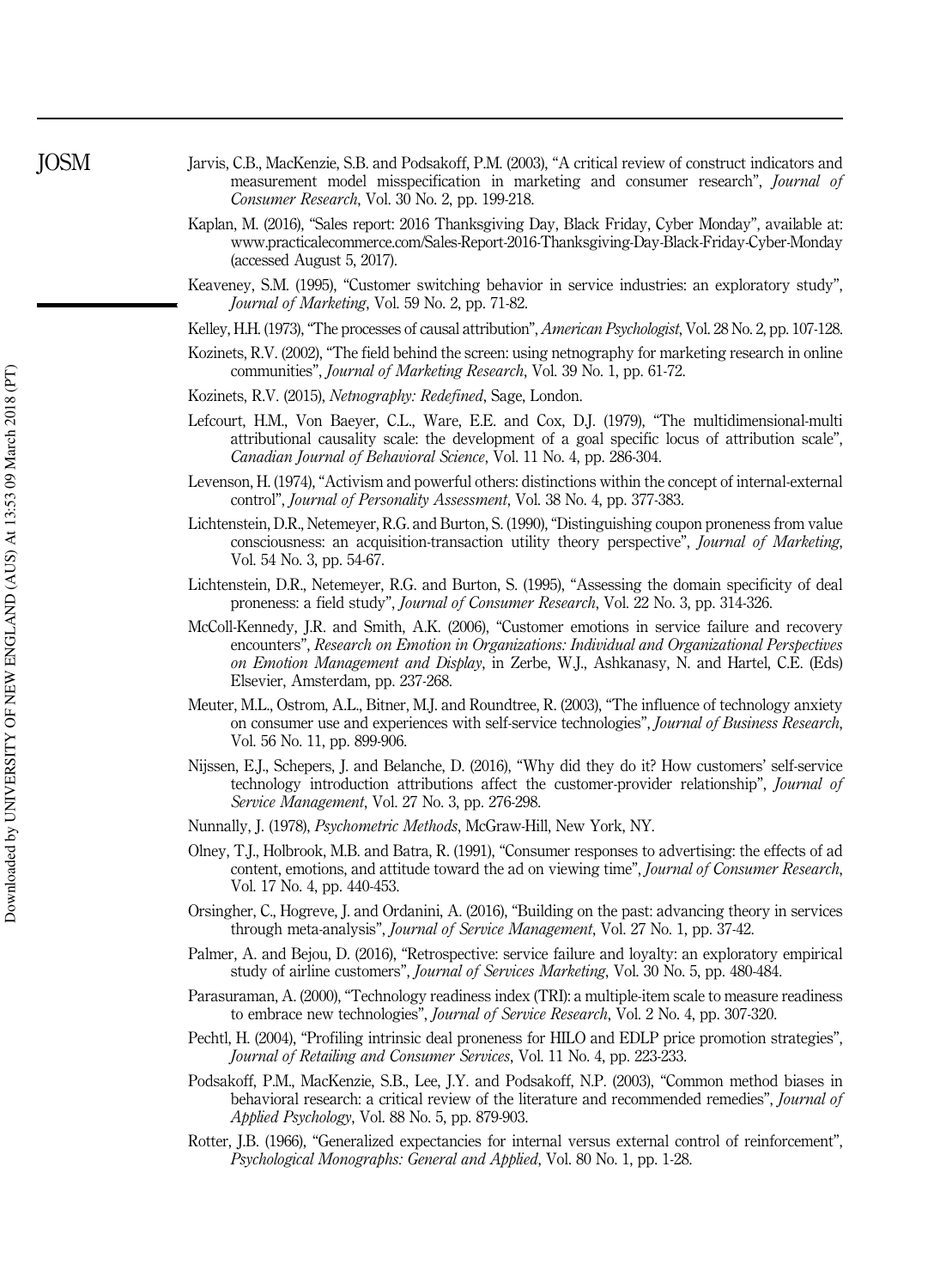- Saxena, A. (2014), "Flipkart apologizes to customers for mega sale glitches", available at: www. Service failures gadgetsnow.com/tech-news/Flipkart-apologizes-to-customers-for-mega-sale-glitches/ articleshow/44623463.cms (accessed October 19, 2017). after OFS
- Sivakumar, K., Li, M. and Dong, B. (2014), "Service quality: the impact of frequency, timing, proximity, and sequence of failures and delights", *Journal of Marketing*, Vol. 78 No. 1, pp. 41-58.
- Smith, A.K. and Bolton, R.N. (2002), "The effect of customers' emotional responses to service failures on their recovery effort evaluations and satisfaction judgments", *Journal of the Academy of Marketing Science*, Vol. 30 No. 1, pp. 5-23.
- Smith, A.K., Bolton, R.N. and Wagner, J. (1999), "A model of customer satisfaction with service encounters involving failure and recovery", *Journal of Marketing Research*, Vol. 36 No. 3, pp. 356-372.
- Smith, C. (2014), "7 statistics about e-commerce shoppers that reveal why many consumer stereotypes don't apply online", available at: www.businessinsider.in/7-Statistics-About-E-Commerce-Shoppers-That-Reveal-Why-Many-Consumer-Stereotypes-Dont-Apply-Online/articleshow/4020 5654.cms (accessed January 20, 2017).
- Soscia, I. (2007), "Gratitude, delight, or guilt: the role of consumers' emotions in predicting postconsumption behaviors", *Psychology and Marketing*, Vol. 24 No. 10, pp. 871-894.
- Tan, C., Benbasat, I. and Cenfetelli, R.T. (2016), "An exploratory study of the formation and impact of electronic service failures", *Management Information System Quarterly*, Vol. 40 No. 1, pp. 1-29.
- Tracy, J.L. and Robins, R.W. (2004), "Putting the self into self-conscious emotions: a theoretical model", *Psychological Inquiry*, Vol. 15 No. 2, pp. 103-125.
- Tronvoll, B. (2011), "Negative emotions and their effect on customer complaint behaviour", *Journal of Service Management*, Vol. 22 No. 1, pp. 111-134.
- Van Vaerenbergh, Y., Orsingher, C., Vermeir, I. and Larivière, B. (2014), "A meta-analysis of relationships linking service failure attributions to customer outcomes", *Journal of Service Research*, Vol. 17 No. 4, pp. 381-398.
- Webster, F.E. Jr (1965), "The 'deal-prone' consumer", *Journal of Marketing Research*, Vol. 2 No. 2, pp. 186-189.
- Weiner, B. (1985), "An attributional theory of achievement motivation and emotion", *Psychological Review*, Vol. 92 No. 4, pp. 548-573.
- Yoo, W., Lee, Y. and Park, J. (2010), "The role of interactivity in e-tailing: creating value and increasing satisfaction", *Journal of Retailing and Consumer Services*, Vol. 17 No. 2, pp. 89-96.
- Zeelenberg, M. and Pieters, R. (2004), "Beyond valence in customer dissatisfaction: a review and new findings on behavioral responses to regret and disappointment in failed services", *Journal of Business Research*, Vol. 57 No. 4, pp. 445-455.

### Further reading

Dong, B., Sivakumar, K., Evans, K.R. and Zou, S. (2015), "Effect of customer participation on service outcomes the moderating role of participation readiness", *Journal of Service Research*, Vol. 18 No. 2, pp. 160-176.

#### About the authors

Khadija Ali Vakeel is a Post-Doctoral Fellow at the Spiegel Digital & Database Research Center, Medill Integrated Marketing Communication, Northwestern University. She has published her work in *Behavior & Information Technology* and *Journal of Global Information Management*. Her research interests are in the area of consumer behavior, social media, consumer engagement, and service failure.

K. Sivakumar is the Arthur Tauck Chair and a Professor of marketing at the Lehigh University. His research appears in *Journal of Marketing*, *Journal of the Academy of Marketing Science*, *Journal of Business Research*, *Journal of Service Research*, *Journal of Product Innovation Management*, and other outlets. He has received the Donald Lehmann Award from the American Marketing Association (AMA), Best Services Article in 2014 Award by the AMA's SERVSIG, Distinguished PhD Alumni